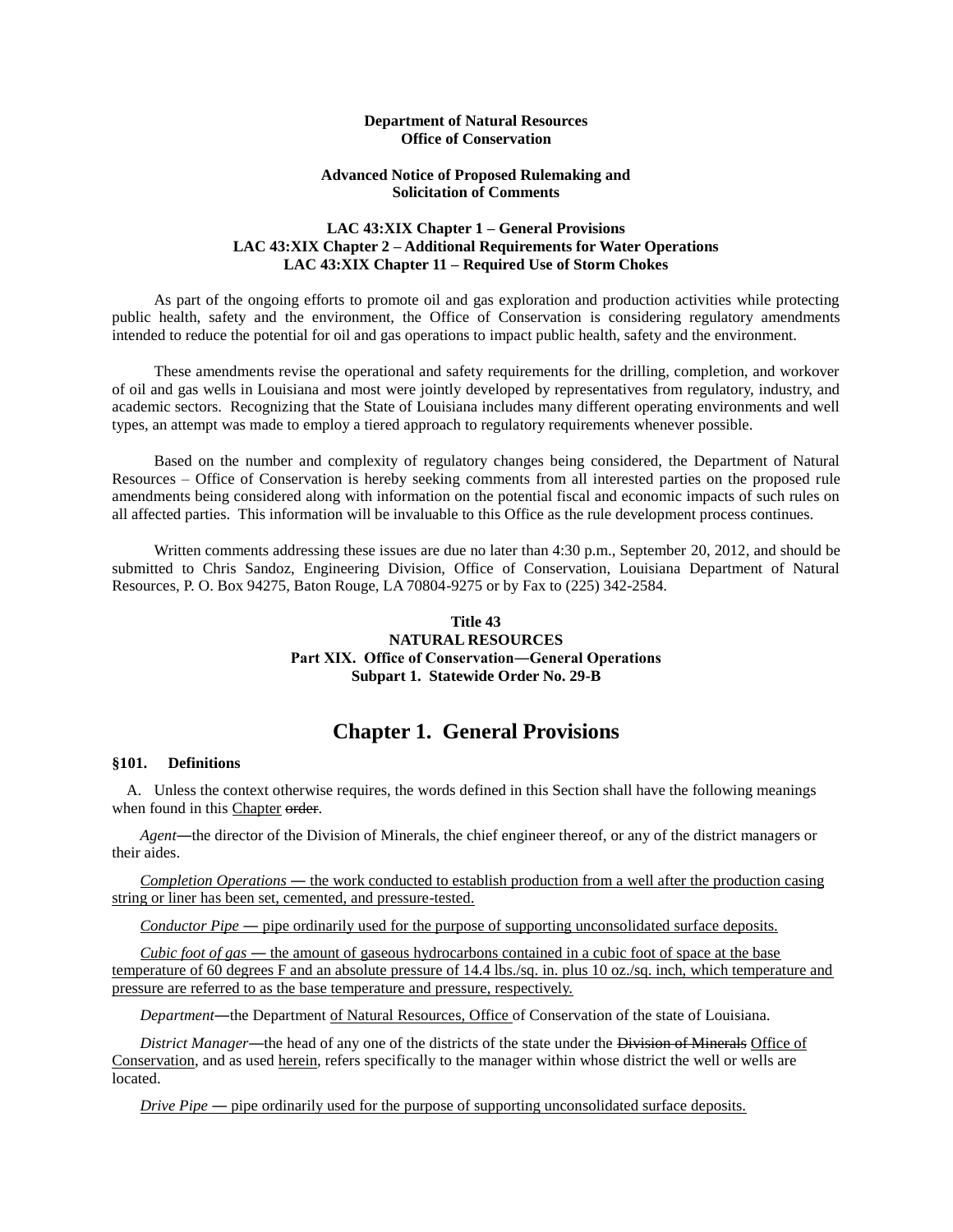*Incapable of Flow* — a condition in which reservoir pressure has declined to a point at which a well no longer produces by means of natural energy; or a well from which flow is mechanically impossible. These conditions must be satisfied at all times during and at the completion of the operations being conducted while the tree is removed.

*Intermediate Casing* — casing used as protection against caving of heaving formations or for isolation of abnormally pressured formations or when other means are not adequate for the purpose of segregating upper oil, gas or water-bearing strata.

*Liner* – a string of pipe used to case open hole below existing casing which extends from the setting depth up into another string of casing, but which does not extend to the surface.

*Office* ― the Department of Natural Resources, Office of Conservation of the State of Louisiana.

*Production Casing* — casing used for the purpose of segregating the horizon from which production is obtained and affording a means of communication between such horizons and the surface.

*Surface Casing* – casing used to protect shallow fresh-water sands.

*Underground Source of Drinking Water (USDW)* - for the purpose of administering these rules and regulations is defined in LAC 43:XIX.403.B.

*Water Location*―*Inland Lakes and Bays*―any water location in the coastal zone area as defined in R.S. 49:214.27 except in a field designated as offshore by the Commissioner.

*Water Location—Offshore—*any water location in a field designated as offshore by the Commissioner.

AUTHORITY NOTE: Promulgated in accordance with R.S. 30:4 et seq. HISTORICAL NOTE: Adopted by the Department of Conservation (August 1943), amended by the Department of Natural Resources, Office of Conservation, LR 37:

### **§103. Application to Drill**

A. …

1. An application to drill a well with a surface location that is within 1,000 feet of an Interstate highway, state highway, or residential or commercial area within the limits of an incorporated city, town or village shall be accompanied by an emergency action plan. The district manager may, at his discretion, require the submission of an emergency action plan for any well.

 $12$ . Applicants that receive a drilling permit for a well located within 1,000 feet of an Interstate highway, state highway, or residential or commercial area within the limits of an incorporated city, town or village shall furnish a copy of the approved drilling permit, emergency action plan and the certified location plat to the appropriate state and local authorities, including all emergency responders.

 $B. - E.$ ...

AUTHORITY NOTE: Promulgated in accordance with R.S. 30:4 et seq.

HISTORICAL NOTE: Adopted by the Department of Conservation (August 1943), amended (August 1958), (August 1961), (May 1973), amended by the Department of Natural Resources, Office of Conservation, LR 34:2639 (December 2008), LR 37.

### **§105. All Other Applications**

A. All applications for permits to repair (except ordinary maintenance operations), abandon (plug and abandon), acidize, hydraulically fracture stimulate, deepen, perforate, perforate and squeeze, plug (plug back), plug and perforate, plug back and side-track, plug and squeeze, pull casing, side-track, squeeze, squeeze and perforate, workover, cement casing or liner as workover feature, or when a well is to be killed or directionally drilled, shall be made to the district office on Form MD-14DM-4R and a proper permit shall be received from the district manager before work is started. A description of the work done under the above recited work permits shall be furnished on the reverse side of the Well History and Work Resume Report (Form WH-1), which form shall be filed with the district office of the Department Office of Conservation in which the well is located within 20 days after the completion or recompletion of the well. At least 12 hours prior notice of the proposed operations shall be given the district manager and/or his designee an offset operator in order that one of them may witness the work. If the district manager fails to appear within 12 hours, the work may be witnessed by the offset operator, but failing in this, the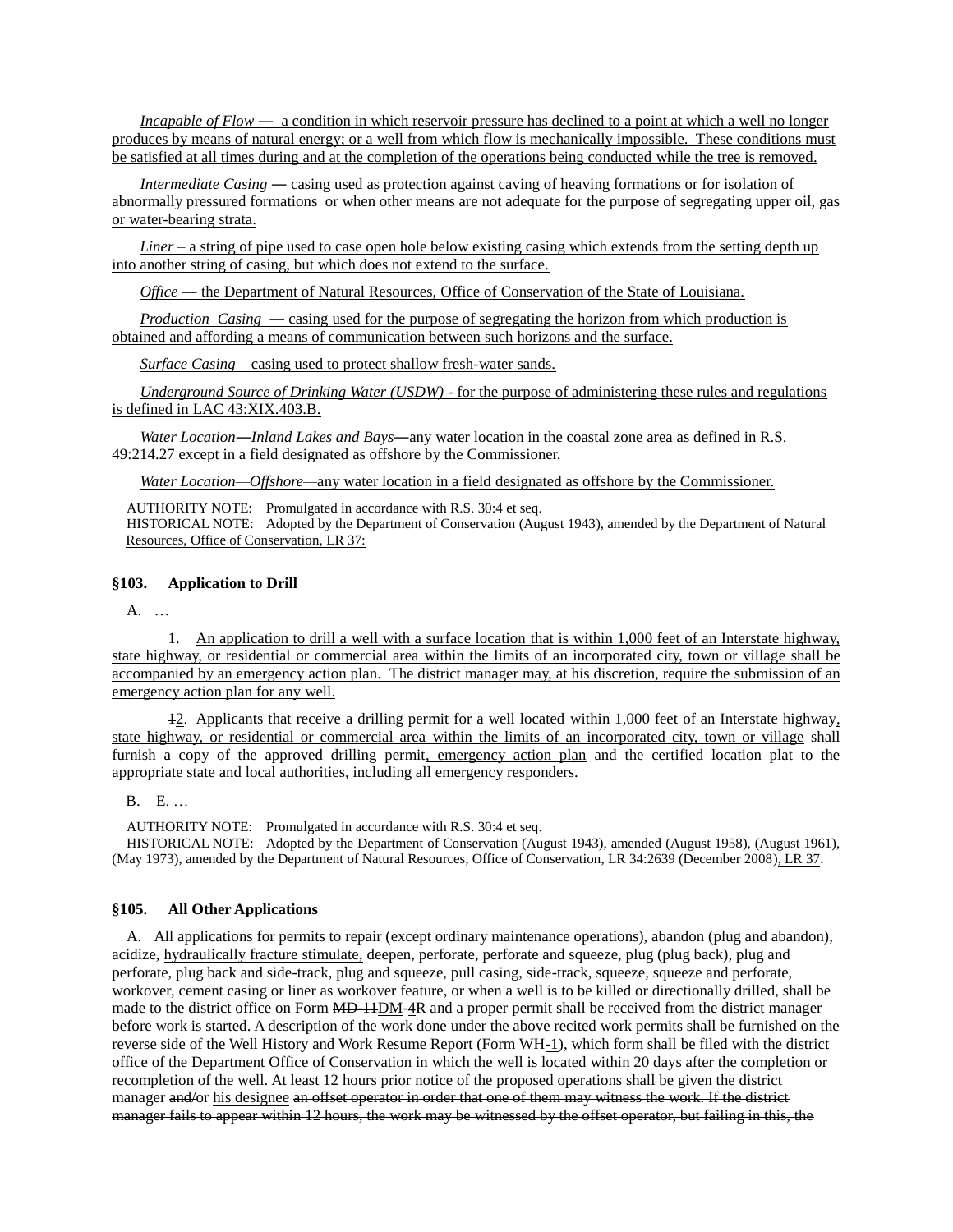work need not be held up longer than 12 hours. This rule shall not deter an operator from taking immediate action in an emergency to prevent damage.

B. When a service company, other than the drilling contractor, cements, perforates or acidizes, either before or after completion of a well, the service company shall furnish the district manager with legible exact copies of reports furnished the owner of the well.

AUTHORITY NOTE: Promulgated in accordance with R.S. 30:4 et seq. HISTORICAL NOTE: Adopted by the Department of Conservation (August 1943), amended (August 1958), amended by the Department of Natural Resources, Office of Conservation, LR 37:

### **§109. Casing Program**

### A. General Requirements

1. The operator shall case and cement all wells with a sufficient number of strings of casing and quantity and quality of cement in a manner necessary to prevent fluid migration in and around the wellbore, protect the underground source of drinking water (USDW) from contamination, support unconsolidated sediments, prevent waste of resources, and otherwise provide a means of control of the formation pressures and fluids.

2. The operator shall install casing necessary to withstand collapse, burst, tensile, and other stresses that may be encountered and the well shall be cemented in a manner which will anchor and support the casing. Safety factors in casing program design shall be of sufficient magnitude to provide optimum well control while drilling and to assure safe operations for the life of the well.

### 3. Formation Integrity Tests

a. A formation integrity test must be conducted below the surface casing or liner and all intermediate casings or liners. The district manager may require a formation integrity test at the conductor casing shoe if warranted by local geologic conditions or the planned casing setting depth. Each formation integrity test must be conducted after drilling at least 10 feet but no more than 50 feet of new hole below the casing shoe and must be tested to either the formation leak-off pressure or to a pressure equivalent to 0.5 ppg above the anticipated drilling fluid weight at the setting depth of the next casing string. All test results and hole-behavior observations made during the course of drilling related to formation integrity and pore pressure shall be recorded in the driller's report.

### 4. Prolonged Drilling Operations

a. If drilling operations continue for more than 30 days within a casing string run to the surface:

i. Drilling operations must be stopped as soon as practicable, and the effects of the prolonged operations on continued drilling operations and the life of the well evaluated. At a minimum, the operator shall conduct a caliper or pressure test of the casing;

ii. If casing integrity as determined by the evaluation has deteriorated to a level below minimum safety factors, the casing must be repaired or another casing string run. Approval from the district manager shall be obtained prior to any casing repair activity.

AB. Drive or Conductor Pipe. Conductor pipe is that pipe ordinarily used for the purpose of supporting unconsolidated surface deposits. The use and removal of conductor pipe or drive pipe during the drilling of any oil and gas well shall be at the option of the operator.

### BC. Surface Casing

1. Surface casing shall be set at a depth which provides full protection of the USDW. Where no danger of pollution of fresh water sources exists, the minimum amount of surface or first-intermediate casing to be set shall be determined from Table 1 hereof.

| Table 1 – Surface Casing         |                           |                                  |                                                                      |  |
|----------------------------------|---------------------------|----------------------------------|----------------------------------------------------------------------|--|
| <b>Total Depth</b><br>of Contact | Casing<br><b>Required</b> | Number of<br><b>Sacks Cement</b> | Min. Surface<br><b>Casing Test</b><br>Pressure (lbs.<br>per sq. in.) |  |
| $0 - 2500$                       | 100                       | 200 or circulate<br>to surf*     | 300                                                                  |  |
| 2500-3000                        | 150                       | $^{\prime\prime}$<br>500         | 600                                                                  |  |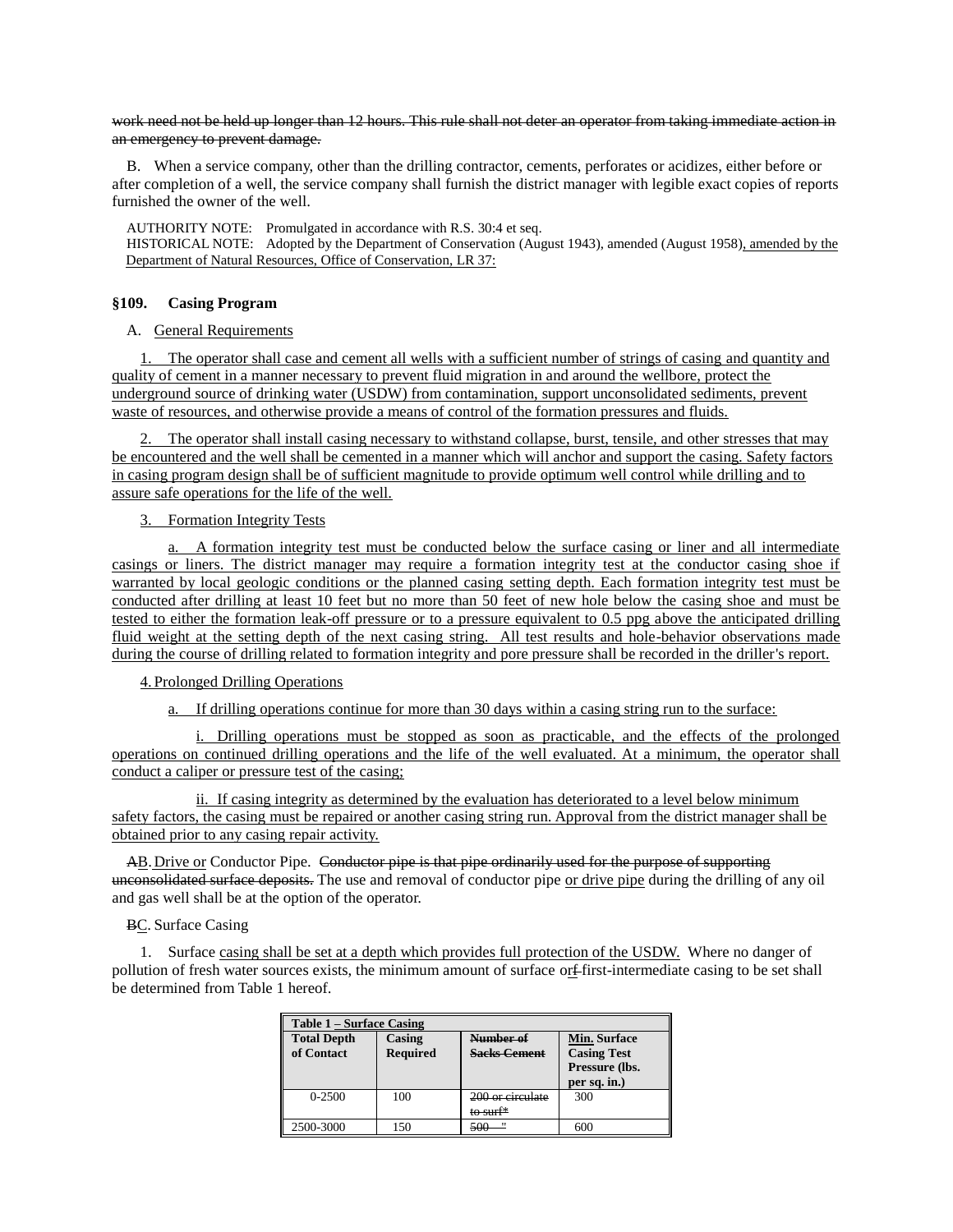| Table 1 – Surface Casing         |                           |                                  |                                                                             |  |
|----------------------------------|---------------------------|----------------------------------|-----------------------------------------------------------------------------|--|
| <b>Total Depth</b><br>of Contact | Casing<br><b>Required</b> | Number of<br><b>Sacks Cement</b> | <b>Min. Surface</b><br><b>Casing Test</b><br>Pressure (lbs.<br>per sq. in.) |  |
| 3000-4000                        | 300                       | $\sim$<br>500                    | 600                                                                         |  |
| 4000-5000                        | 400                       | $\mathbf{H}$<br>500              | 600                                                                         |  |
| 5000-6000                        | 500                       | $\overline{\phantom{a}}$<br>500  | 750                                                                         |  |
| 6000-7000                        | 800                       | $^{\prime\prime}$<br>500         | 1000                                                                        |  |
| 7000-8000                        | 1000                      | .,<br>500                        | 1000                                                                        |  |
| 8000-9000                        | 1400                      | $^{\prime\prime}$<br>500         | 1000                                                                        |  |
| 9000-Deeper                      | 1800                      | $^{\prime\prime}$<br>500         | 1000                                                                        |  |

*\*\*\** mean the calculated amount of cement necessary to fill the theoretical annular space plus 10 percent.

a. Alternative methods of USDW protection may be approved by the District Manager. In known lowpressure areas, exceptions to the above may be granted by the commissioner or his agent. If, however, in the opinion of the commissioner, or his agent, the above regulations shall be found inadequate, and additional or lesser amount of surface casing and/or cement or test pressure shall be required for the purpose of safety and the protection of fresh water sands.

2. Surface casing shall be cemented with a sufficient volume of cement to insure cement returns to the surface. If no returns are seen at the surface, a top-off job must be performed.

23. Surface casing shall be tested before drilling the plug, float equipment, or guide shoe by applying a minimum pump pressure as set forth in Table 1 after at least 200 feet of the mud-laden fluid has been displaced with water at the top of the column. If at the end of 30 minutes the pressure gauge shows a drop of 10 percent of test pressure as outlined in Table 1, the operator shall be required to take such corrective measures as will insure that such surface casing will hold said pressure for 30 minutes without a drop of more than 10 percent of the test pressure. The provisions of Paragraph  $\overline{DE}$ .  $\overline{76}$ , below, for the producing casing, shall also apply to the surface casing.

34. Cement shall be allowed to stand a minimum of 12 hours under pressure before initiating test or drilling plug, float equipment, or guide shoe. Under pressure is complied with if one float valve is used or if pressure is held otherwise.

CD.Intermediate Casing/Drilling Liner

1. Intermediate casing is that casing used as protection against caving of heaving formations or when other means are not adequate for the purpose of segregating upper oil, gas or water-bearing strata. Intermediate casing/drilling liner shall be set when required by abnormal pressure or other well conditions. The provisions of Paragraphs E.2 through E.8 below, for the production casing, shall also apply to the intermediate casing.

2. If an intermediate casing string is deemed necessary by the district manager for the prevention of underground waste, such regulations pertaining to a minimum setting depth, quality of casing, and cementing and testing of sand, shall be determined by the department Office of Conservation after due hearing. The provisions of Paragraph D.7 below, for the producing casing, shall also apply to the intermediate casing.

3. If a drilling liner is used, the following minimum requirements must be met:

a. the liner-lap point must be at least 300 feet above the previous casing shoe. Any liner-lap less than 300 feet must be approved by the District Manager;

b. the cement shall be tested prior to drilling out the shoe by a fluid entry test to determine whether a seal between the liner top and next larger casing string has been achieved. The fluid entry test shall be conducted in a manner which induces a pressure drop at the liner top equivalent to 0.5 ppg below the estimated pore pressure at the liner top;

c. the drilling liner (and liner-lap) shall be tested to a pressure at least equal to the anticipated pressure to which the liner will be subjected to during the formation-integrity test below that liner shoe, or subsequent liner shoes if set. Testing shall be in accordance with LAC 43:XIX.109.A.3.

DE. Productioning Oil String Casing/Production Liner

1. Producing or oil string is that casing used for the purpose of segregating the horizon from which production is obtained and affording a means of communication between such horizons and the surface.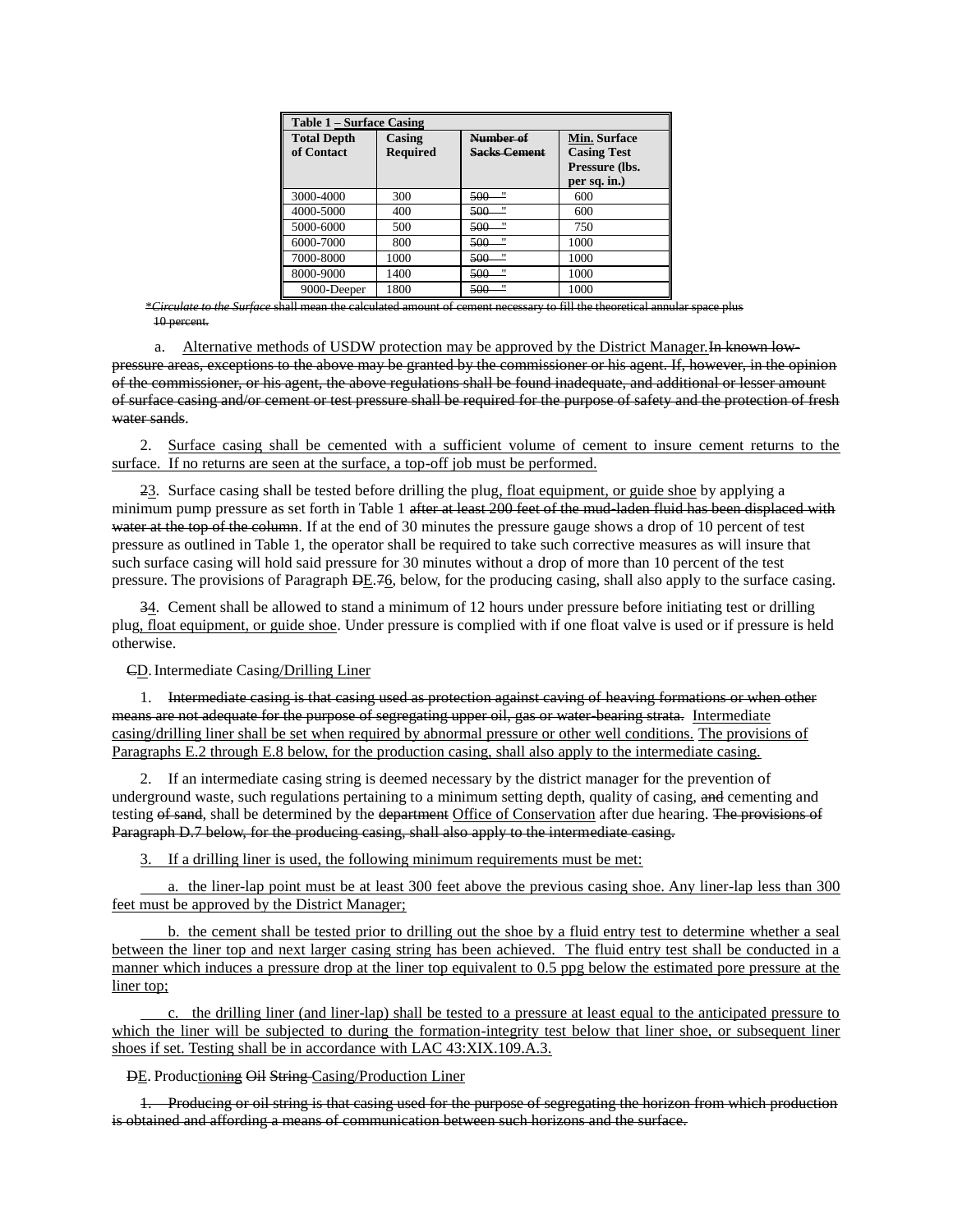21. The producing string of production casing shall consist of new or reconditioned casing, tested at mill test pressure or as otherwise designated by the department Office of Conservation and set at a sufficient depth to cut off all gas formations above the oil-saturated horizon in which the well is to be completed. The position of the oil horizon shall be determined by coring, testing or electrical logging, or other satisfactory method, and the producing string of casing shall be bottomed and cemented at a point below the gas/oil contact if determinable and practicable.

32. Cement shall be by the pump-and-plug method, or another method approved by the department. Sufficient cement shall be used to fill the calculated annular space behind the casing to such a point, as in the opinion of the district manager, local conditions require to protect the producing formations and all other oil and gas formations occurring above The production casing/production liner shall be cemented using a sufficient volume of cement to fill the calculated casing annulus to at least 500 feet above all known hydrocarbon bearing formations to insure isolation of all known hydrocarbon formations and abnormally pressured formations, but in every no case, no shall less cement shall be used than the calculated amount necessary to fill the annular space casing/liner annulus to a point 500 feet above the shoe or the top of the liner whichever is less.

43. The amount of cement to be left remaining in the casing, until the requirements of Paragraph 5 below have been met, shall be not less than 20 feet. This shall be accomplished through the use of a float-collar, or other approved or practicable means, unless a full-hole cementer, or its equivalent, is used.

54. Cement shall be allowed to stand a minimum of 12 hours under pressure and a minimum total of 24 hours before initiating test or drill plug in the producing or oil string. Under pressure is complied with if one or more float valves are employed and are shown to be holding the cement in place, or when other means of holding pressure is used. When an operator elects to perforate and squeeze or to cement around the shoe, he may proceed with such work after 12 hours have elapsed after placing the first cement.

65. Before drilling the plug in the producing string of casing, the casing shall be tested by pump pressure, as determined from Table 2 hereof., after 200 feet of mud-laden fluid in the casing has been displaced by water at the top of the column.

| Table 2. Intermediate and Productioning Casing |                 |                                       |  |  |
|------------------------------------------------|-----------------|---------------------------------------|--|--|
| <b>String Pressure Set</b>                     | No. of Sacks of | <b>Producing Min. Test</b>            |  |  |
| Depth Set                                      | Cement          | <b>Pressure</b><br>(lbs. per sq. in.) |  |  |
| 2000-3000'                                     | $200*$          | 800                                   |  |  |
| 3000-6000'                                     | $300*$          | 1000                                  |  |  |
| 6000-9000'                                     | $500*$          | 1200                                  |  |  |
| 9000-and deeper                                | $500*$          | 1500                                  |  |  |

\*But in every case no less cement shall be used than the calculated amount necessary to fill the annular space to a point 500 feet above the shoe.

a. If at the end of 30 minutes the pressure gauge shows a drop of 10 percent of the test pressure or more, the operator shall be required to take such corrective measures as will insure that the producing string of casing is so set and cemented that it will hold said pressure for 30 minutes without a drop of more than 10 percent of the test pressure on the gauge.

76. If a production liner is used, the following minimum requirements must be met:

a. the liner-lap point must be at least 300 feet above the previous casing shoe. Any liner-lap less than 300 feet must be approved by the District Manager.;

b. the cement shall be tested prior to drilling out the shoe by a fluid entry test to determine whether a seal between the liner top and next larger casing string has been achieved. The fluid entry test shall be conducted in a manner which induces a pressure drop at the liner top equivalent to 0.5 ppg below the estimated pore pressure at the liner top;

c. the production liner (and liner-lap) shall be tested to a pressure at least equal to the anticipated pressure to which the liner will be subjected to during the formation-integrity test below that liner shoe, or subsequent liner shoes if set. Testing shall be in accordance with LAC 43:XIX.109.A.3.

7. If the cCommissioner's agent is not present at the time designated by the operator for inspection of the casing tests of the producing string, the operator shall have such tests witnessed, preferably by a contractor or an offset operator. An affidavit of test, on the form prescribed by the Department Office of Conservation, signed by the operator and witness, shall be furnished to the district office of the Department Office of Conservation showing that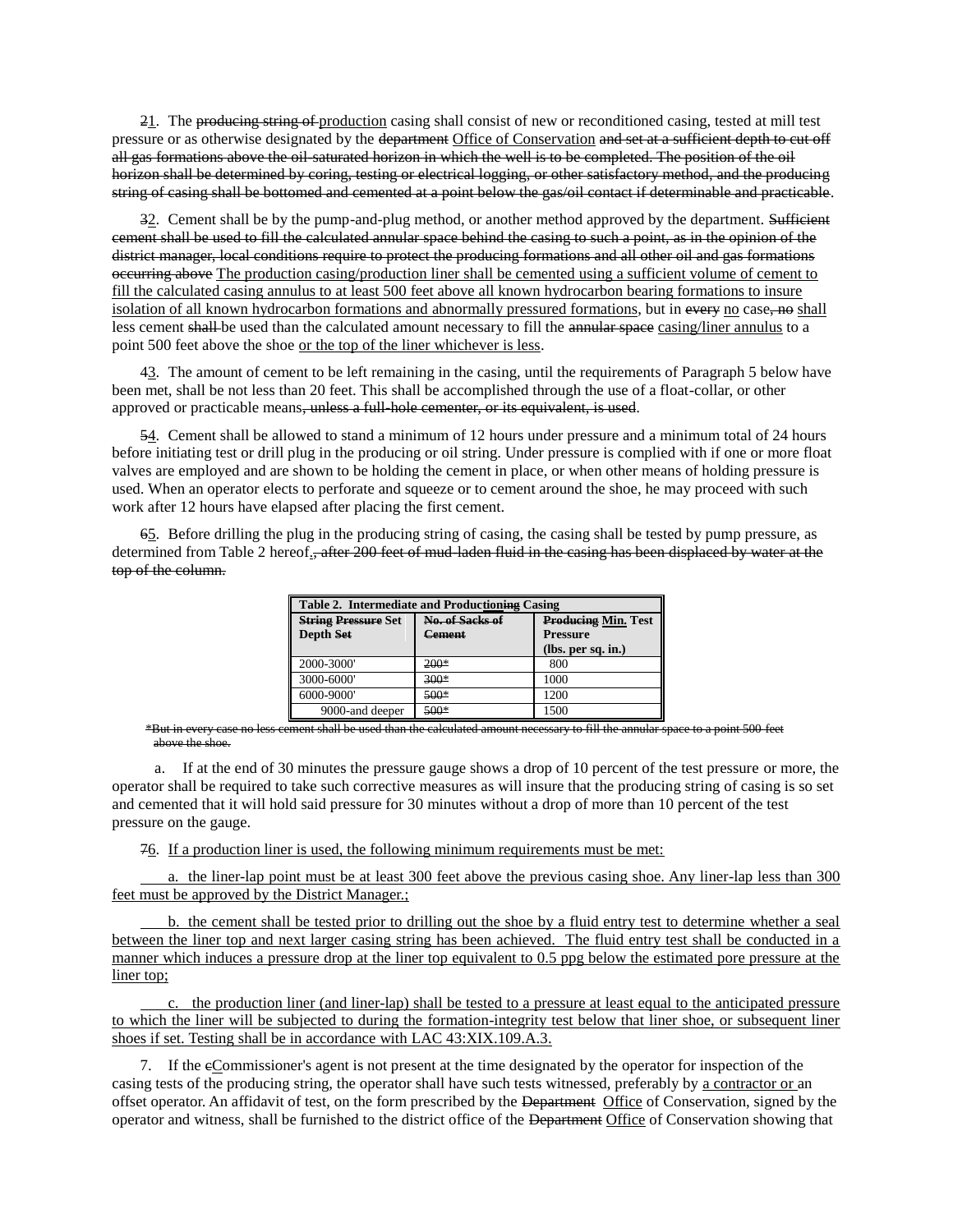the test conformed satisfactorily to the above mentioned regulations before proceeding with the completion. If test is satisfactory, normal operations may be resumed immediately.

8. If the any test is unsatisfactory, the operator shall not proceed with the completion of the well until a satisfactory test has been obtained.

F. Cement Top Verification

1. To ensure isolation of hydrocarbon bearing formations and to demonstrate compliance with the minimum cementing requirements of LAC 43:XIX.109.E.2, operators shall monitor returns and displacement pressures during all casing cementing operations.

2. Operators shall confirm top of cement in cases where abnormal displacement pressures and/or lost circulation occur during casing cementing operations.

3. Should an operator be unable to confirm the placement of cement in accordance with the requirements of LAC 43:XIX.109.E.2, the operator shall submit an evaluation plan to the District Manager to demonstrate that the cement placement provides protection of the USDW and prevents waste of hydrocarbon resources and/or well control complications in the subject well or in adjacent wells.

4. Cementing and wireline records demonstrating the presence of the required annulus cement top shall be retained by the operator for a period of two years.

EG. Tubing and Completion

1. Well-completion operations means the work conducted to establish the production of a well after the production-casing string has been set, cemented, and pressure-tested.

2. Prior to engaging in well-completion operations, crew members shall be instructed in the safety requirements of the operations to be performed, possible hazards to be encountered, and general safety considerations to protect personnel, equipment, and the environment. Date, time, and attendees of safety meetings shall be recorded and available for review by the Office of Conservation.

13. A valve, or its equivalent, tested to a pressure of not less than the calculated bottomhole pressure of the well, shall be installed below any and all tubing outlet connections.

4. No tubing string shall be placed in service or continue to be used unless such tubing string has the necessary strength and pressure integrity and is otherwise suitable for its intended use.

25. When a well develops a casing pressure, upon completion, equivalent to more than three-quarters of the internal pressure that will develop the minimum yield point of the casing, such well shall be required by the district manager to be killed, and a tubing packer to be set so as to keep such excessive pressure off the casing.

FH. Wellhead Connections.

1. Wellhead connections shall be tested prior to installation at a pressure indicated by the district manager in conformance with conditions existing in areas in which they are used. Whenever such tests are made in the field, they shall be witnessed by an agent of the department. Tubing and tubingheads shall be free from obstructions in wells used for bottomhole pressure test purposes.

2.When the tree is installed, the wellhead shall be equipped so that all annuli can be monitored for sustained casing pressure. If sustained casing pressure is observed on a well, the operator shall immediately notify the district manager.

3. Wellhead, tree, and related equipment shall have a pressure rating greater than the shut-in tubing pressure and shall be designed, installed, used, maintained, and tested so as to achieve and maintain pressure control.

AUTHORITY NOTE: Promulgated in accordance with R.S. 30:4 et seq.

HISTORICAL NOTE: Promulgated by the Department of Conservation (August 1943), amended (February 1951), (August 1958), amended by the Department of Natural Resources, Office of Conservation, LR 25:1523 (August 1999), LR 37:.

### **§111. Diverter Systems and Blowout Preventers**

A. Diverter System. A diverter system shall be required when drilling surface hole in areas where drilling hazards are known or anticipated to exist. The district manager may, at his discretion, require the use of a diverter system on any well. In cases where it is required, a diverter system consisting of a diverter sealing element, diverter lines, and control systems must be designed, installed, used, maintained, and tested to ensure proper diversion of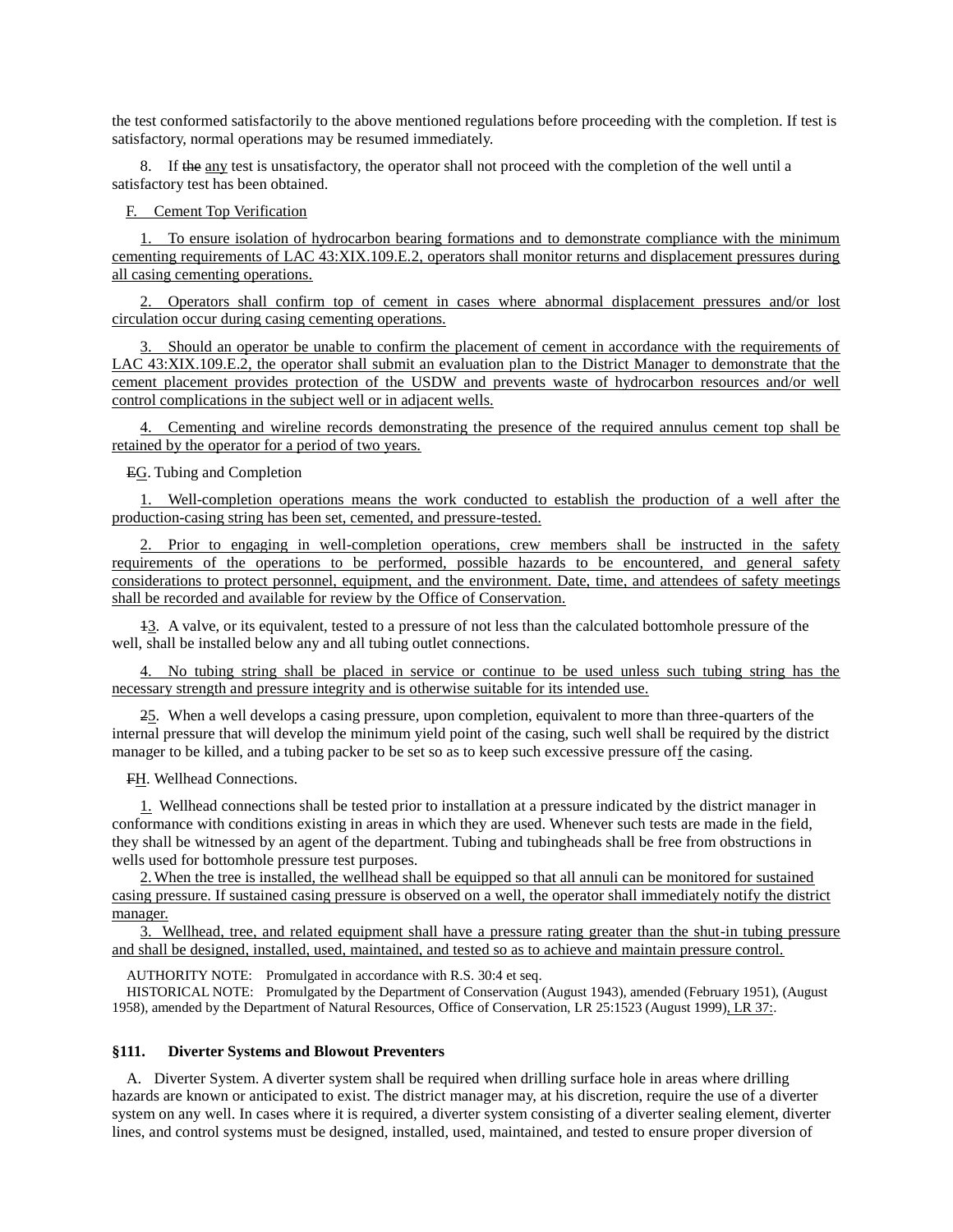gases, water, drilling fluids, and other materials away from facilities and personnel. The diverter system shall be designed to incorporate the following elements and characteristics:

1. dual diverter lines arranged to provide for maximum diversion capability;

2. at least two diverter control stations. One station shall be on the drilling floor. The other station shall be in a readily accessible location away from the drilling floor;

3. remote-controlled valves in the diverter lines. All valves in the diverter system shall be full-opening. Installation of manual or butterfly valves in any part of the diverter system is prohibited;

4. minimize the number of turns in the diverter lines, maximize the radius of curvature of turns, and minimize or eliminate all right angles and sharp turns;

5. anchor and support systems to prevent whipping and vibration;

6. rigid piping for diverter lines. The use of flexible hoses with integral end couplings in lieu of rigid piping for diverter lines shall be approved by the district manager.

B. Diverter Testing Requirements

1. When the diverter system is installed, the diverter components including the sealing element, diverter valves, control systems, stations and vent lines shall be function and pressure tested.

2. For drilling operations with a surface wellhead configuration, the system shall be function tested at least once every 24-hour period after the initial test.

3. After nippling-up on conductor casing that has been cemented in place, the diverter sealing element and diverter valves are to be pressure tested to a minimum of 200 psig. Subsequent pressure tests are to be conducted within seven days after the previous test.

4. Function tests and pressure tests shall be alternated between control stations.

5. Recordkeeping Requirements

a. Pressure and function tests are to be recorded in the driller's report and certified (signed and dated) by the operator's representative.

b. The control station used during a function or pressure test is to be recorded in the driller's report.

c. Problems or irregularities during the tests are to be recorded along with actions taken to remedy same in the driller's report.

d. All reports pertaining to diverter function and/or pressure tests are to be retained for inspection at the wellsite for the duration of drilling operations.

C. BOP Systems. The operator shall specify and insure that contractors design, install, use, maintain and test the BOP system to ensure well control during drilling, and completion, workover, recompletion, abandonment and all other appropriate operations unless otherwise exempted. During drilling operations, Tthe surface BOP stack shall be installed before drilling below surface casing. The BOP stack shall consist of the appropriate number of ram-type preventers and/or annular type preventers necessary to control the well under all potential conditions that might occur during the operations being conducted including when the drillstring or workstring has been removed from the well. The pipe rams shall be of proper size(s) to fit the drill pipe in use. The use of annular-type preventers in conjunction with ram-type preventers is encouraged.

1. The requirements of LAC 43:XIX.111.C-HI shall not be applicable for wells drilled to or completed in the Nacatoch Formation in the Caddo Pine Island field.

2. The requirements of LAC 43:XIX.111.C-H shall not be applicable for abandonment operations where the well is incapable of flow. For the purposes of this paragraph, a well that is "incapable of flow" shall be defined as a well in which reservoir pressure has declined to a point at which the well no longer produces by means of natural energy; or a well from which flow is mechanically impossible. These conditions must be satisfied at all times during and at the completion of the operations being conducted with the tree removed.

3. The requirements of LAC 43:XIX.111.C-H shall not be applicable for wireline operations conducted with a tree in place. All wireline perforating operations and all other wireline operations where communication exists between the completed hydrocarbon-bearing zone(s) and the wellbore shall use a lubricator assembly containing at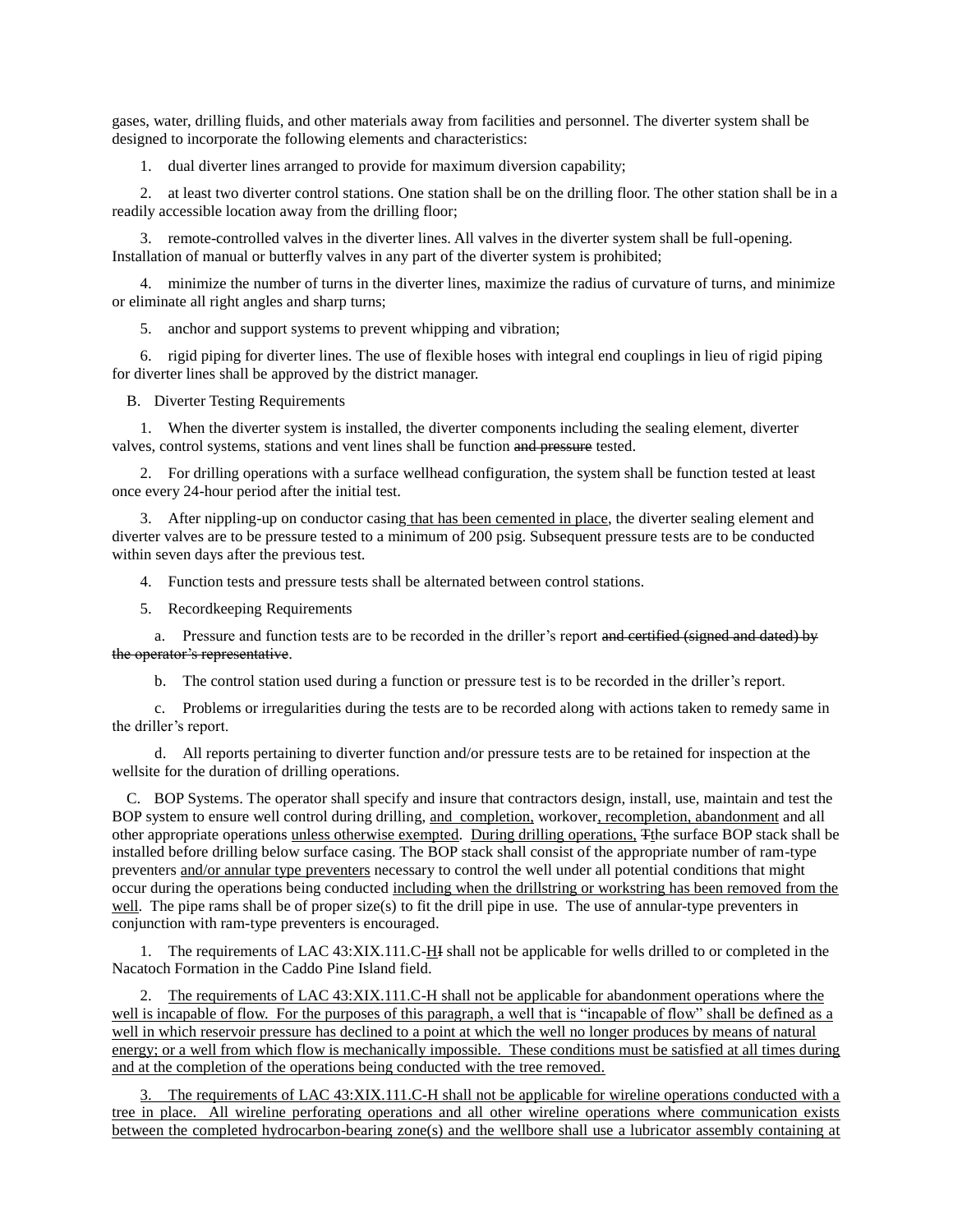least one wireline valve. When the lubricator is initially installed on the well, it shall be successfully pressure tested to the expected shut-in surface pressure.

24. The cCommissioner of conservation, following a public hearing, may grant exceptions to the requirements of LAC 43:XIX.111.C-IH.

D. BOP Working Pressure. The working pressure rating of any BOP component, excluding annular-type preventers, shall exceed the maximum anticipated surface pressure (MASP) to which it may be subjected.

E. BOP Auxiliary Equipment. Depending on the type of operation and well conditions, Aall BOP systems shall be equipped and provided with the **following auxiliary equipment specified in Table 1 or Table 2 hereof.** When required, the auxiliary equipment must meet the minimum requirements specified in Paragraphs 1 through 8 below.

| Table 1 – BOP Auxiliary Equipment Requirements –<br><b>Drilling Operations</b> |                 |                   |                  | Table 2 - BOP Au<br><b>Workover &amp; Reco</b>            |
|--------------------------------------------------------------------------------|-----------------|-------------------|------------------|-----------------------------------------------------------|
| <b>Pore Pressure</b><br><b>Gradient</b>                                        |                 | $\leq$ 0.5 psi/ft | $> 0.5$ psi/ft   | <b>Well Condition</b>                                     |
| <b>Total Depth</b><br>(TVD)                                                    | $\leq 10,000$ ' | >10,000           | <b>Any Depth</b> | <b>Plugback Total</b><br>Depth (TVD)                      |
| Equipment<br><b>Type</b>                                                       |                 |                   |                  | <b>Equipment Type</b>                                     |
| Accumulator<br>System                                                          | Optional        | Required          | Required         | Accumulator<br>System                                     |
| Secondary<br><b>BOP</b> Control<br>Station                                     | Optional        | Required          | Required         | Secondary BOP<br><b>Control Station</b>                   |
| Kill and choke<br>outlets w/2<br>valves on each<br>line                        | Optional        | Required          | Required         | <b>Upper and Lower</b><br>Kelly Cock/Kelly-<br>type valve |
| Upper and<br>Lower Kelly<br>Cock/Kelly-<br>type valve                          | Required        | Required          | Required         | Work string safety<br>valve                               |
| Drill string<br>safety valve                                                   | Required        | Required          | Required         | <b>RAM</b> locking<br>devices                             |
| Casing safety<br>valve                                                         | Required        | Required          | Required         |                                                           |
| RAM locking<br>devices                                                         | Required<br>sk. | Required*         | Required*        |                                                           |

| <b>Workover &amp; Recompletion</b>                                                                                                  | <b>Capable of Flow</b> |
|-------------------------------------------------------------------------------------------------------------------------------------|------------------------|
|                                                                                                                                     |                        |
| $> 0.5$ psi/ft<br>$\leq 0.5$ psi/ft<br><b>Well Condition</b><br><b>Incapable of</b><br>Flow                                         |                        |
| $\overline{\mathbf{0}}$<br>>10,000<br><b>Any Depth</b><br><b>Plugback Total</b><br>$\leq 10,000$<br><b>Any Depth</b><br>Depth (TVD) | >10,000                |
| <b>Equipment Type</b>                                                                                                               |                        |
| Required<br>Optional<br>Required<br>Optional<br>Accumulator<br>$\underline{\mathbf{a}}$<br>System                                   | Required               |
| Required<br>Required<br>Optional<br>Optional<br>al<br>Secondary BOP<br><b>Control Station</b>                                       | Required               |
| Required**<br>Required**<br>Required<br>Required<br>Upper and Lower<br><u>al</u><br>Kelly Cock/Kelly-<br>type valve                 | Required**             |
| Required<br>Required<br>Required<br>Required<br>Work string safety<br>ed<br>valve                                                   | Required               |
| Required<br>Required<br>Required*<br>Required*<br>RAM locking<br>ed<br>devices                                                      | Required*              |

\*Required if RAM-type preventers are used.

\*\* Required if a kelly or top-drive is used in completion, workover/recompletion, or abandonment operations.

1. If required, A the hydraulically actuated accumulator system which shall provide 1.5 times volume of fluid capacity to close and hold closed all BOP components, with a minimum pressure of 200 psig above the pre-charge pressure without assistance from a charging system.

2a. A backup to the primary accumulator-charging system, supplied by a power source independent from the power source to the primary, which shall be sufficient to close all BOP components and hold them closed.

3b. Accumulator regulators supplied by rig air without a secondary source of pneumatic supply shall be equipped with manual overrides or other devices to ensure capability of hydraulic operation if the rig air is lost.

42. If required, Aat least one operable remote BOP control station in addition to the one on the drilling floor shall be used. This control station shall be in a readily accessible location away from the drilling floor. If a BOP control station does not perform properly, operations shall be suspended until that station is operable.

53. If required, A a drilling spool with side outlets shall be installed, if side outlets are not provided in the body of the BOP stack, to provide for separate kill and choke lines.

64. If required, Cchoke and kill lines shall each be equipped with two full-opening valves. At least one of the valves on the choke line and the kill line shall be remotely controlled. In lieu of remotely controlled valves, two readily-accessible manual valves may be installed provided that a check valve is placed between the manual valves and the pump. The valves must have a working pressure rating equal to or greater than the working pressure rating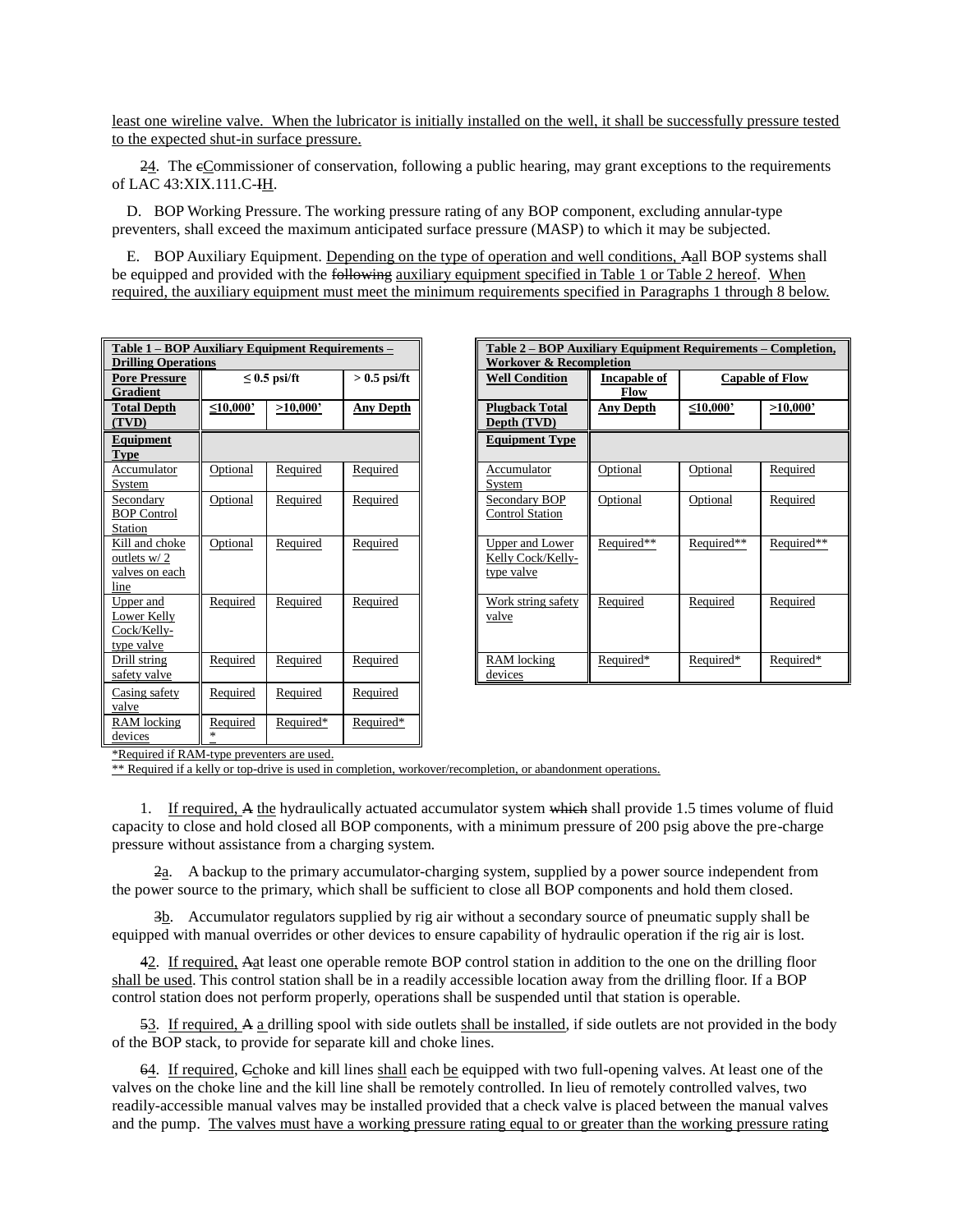of the connection to which they are attached, and must be installed between the well control stack and the choke or kill line.

75. A valve installed below the swivel (upper kelly cock), essentially full-opening, and a similar valve installed at the bottom of the kelly (lower kelly cock). A wrench to fit each valve shall be stored in a location readily accessible to the drilling crew. If drilling with a mud motor and utilizing drill pipe in lieu of a Kelly, you must install one Kelly valve above, and one strippable kelly valve below the joint of pipe used in place of a Kelly. On a top-drive system equipped with a remote-controlled valve, you must install a strippable Kelly-type valve below the remote-controlled valve.

86. An essentially full-opening drill-string safety valve in the open position on the rig floor shall be available at all times while drilling operations are being conducted. This valve shall be maintained on the rig floor to fit all connections that are in the drill string. A wrench to fit the drill-string safety valve shall be stored in a location readily accessible to the drilling crew.

97. A safety valve shall be available on the rig floor, in the open position, assembled with the proper connection to fit the casing string being run in the hole.

108.Locking devices installed on the ram-type preventers.

F. BOP Maintenance and Testing Requirements

1. The BOP system shall be visually inspected on a daily basis.

2. Pressure tests (low and high pressure) of the BOP system are to be conducted at the following times and intervals:

a. during a shop test prior to transport of the BOPs to the drilling location. Shop tests are not required for equipment that is transported directly from one well location to another;

b. immediately following installation of the BOPs;

c. within 14 days of the previous BOP pressure test. Exceptions may be granted by the district manager in cases where a trip is scheduled to occur within 2 days after the 14-day testing deadline;

d. before drilling out each string of casing or liner (The district manager may require that a conservation enforcement specialist witness the test prior to drilling out each casing string or liner);

e. not more than 48 hours before a well is drilled to a depth that is within 1000 feet of a hydrogen sulfide zone (The district manager may require that a conservation enforcement specialist witness the test prior to drilling to a depth that is within 1000 feet of a hydrogen sulfide zone);

f. when the BOP tests are postponed due to well control problem(s), the BOP test is to be performed on the first trip out of the hole, and reasons for postponing the testing are to be recorded in the driller's report.

g. following the disconnection or repair of any well-pressure containment seal in the wellhead or BOP stack assembly.

3. Low pressure tests (200-300 psig) of the BOP system (choke manifold, kelly valves, drill-string safety valves, etc.) are to be performed at the times and intervals specified in LAC 43:XIX.111.F.2. in accordance with the following provisions.

a. Test pressures are to be held for a minimum of five minutes.

b. Variable bore pipe rams are to be tested against the largest and smallest sizes of pipe in use, excluding drill collars and bottom hole assembly.

c. Bonnet seals are to be tested before running the casing when casing rams are installed in the BOP stack.

4. High pressure tests of the BOP system are to be performed at the times and intervals specified in LAC 43:XIX.111.F.2 in accordance with the following provisions.

a. Test pressures are to be held for a minimum of five minutes.

b. Ram-type BOP's, choke manifolds, and associated equipment are to be tested to their rated working pressure of the equipment, or the rated working pressure of the wellhead equipment, or 500 psi greater than the calculated maximum anticipated surface pressure (MASP) for the applicable section of the hole.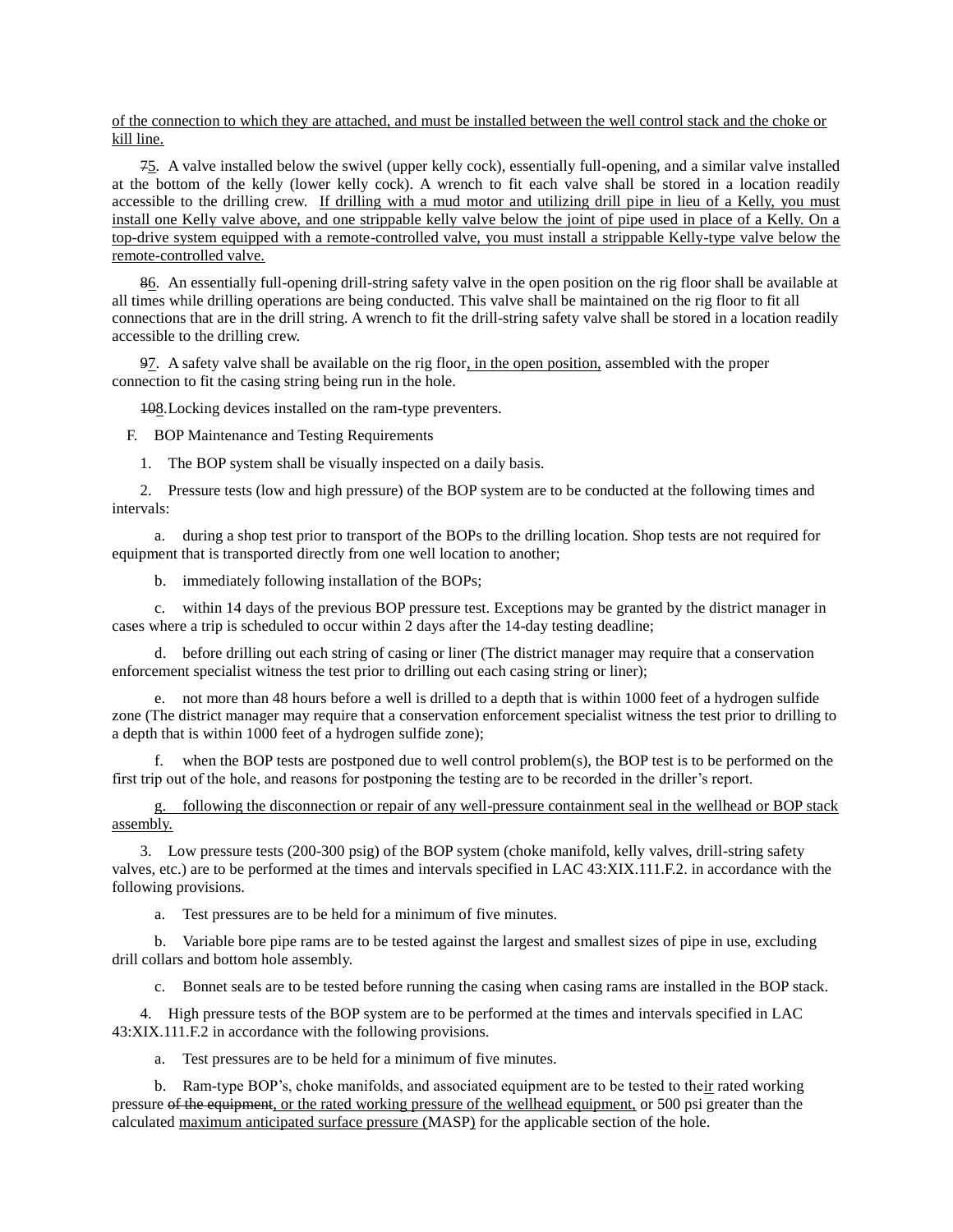c. Annular-type BOPs are to be tested to 70% of their rated working pressure of the equipment, or the rated working pressure of the wellhead equipment, or the maximum anticipated surface pressure (MASP) for the applicable section of the hole.

5. The annular and ram-type BOPs with the exception of the blind-shear rams are to be function tested every seven days between pressure tests. All BOP test records should be certified (signed and dated) by the operator's representative.

a. Blind-shear rams are to be tested at all casing points and at an interval not to exceed 30 days.

6. If the BOP equipment does not hold the required pressure during a test, the problem must be remedied and a retest of the affected component(s) performed.

7. If a control station is not functional, operations shall be suspended until that station is operable.

G. BOP Record Keeping. The time, date and results of pressure tests, function tests, and inspections of the BOP system are to be recorded in the driller's report and are to be retained for inspection at the wellsite for the duration of drilling operations.

H. BOP Well Control Drills. Weekly well control drills with each drilling crew are to be conducted during a period of activity that minimizes the risk to drilling operations. The drills must cover a range of drilling operations, including drilling with a diverter (if applicable), on-bottom drilling, and tripping. Each drill must be recorded in the driller's report and is to include the time required to close the BOP system, as well as, the total time to complete the entire drill.

I. Well Control Safety Training. In order to ensure that all drilling personnel understand and can properly perform their duties prior to drilling wells which are subject to the jurisdiction of the Office of Conservation, the operator shall require that contract drilling companies provide and/or implement the following:

1. periodic training for drilling contractor employees and on-site operator representatives which ensures that employees maintain an understanding of, and competency in, well control practices;

2. procedures to verify adequate retention of the knowledge and skills that the contract drilling employees and on-site operator representative need to perform their assigned well control duties.

J. Well Control

1. The operator must take necessary precautions to keep the well under control at all times and must:

a. Monitor and evaluate well conditions to minimize the potential for the well to flow or kick;

b. Have a person onsite during drilling operations who represents the operator's interests and can fulfill the operator's responsibilities;

c. Continuously monitor the well during all operations and ensure that the well is not left unattended at any time unless the well is shut in and secured with blowout preventers (BOPs), bridge plugs, cement plugs, or packers.

d. Use and maintain equipment and materials necessary to ensure the safety and protection of personnel, equipment, natural resources, and the environment.

2. Whenever drilling operations are interrupted, a downhole safety device must be installed, such as a cement plug, bridge plug, or packer. The device must be installed at an appropriate depth within a properly cemented casing string or liner.

a. Among the events that may cause interruption to drilling operations are:

i. evacuation of the drilling crew;

ii. inability to keep the drilling rig on location; or

iii. repair to major drilling or well-control equipment.

If the diverter or BOP stack is nippled down while waiting on cement, it must be determined, before nippling down, when it will be safe to do so based on knowledge of formation conditions, cement composition, effects of nippling down, presence of potential drilling hazards, well conditions during drilling, cementing, and post cementing, as well as past experience.

AUTHORITY NOTE: Promulgated in accordance with R.S. 30:4 et seq.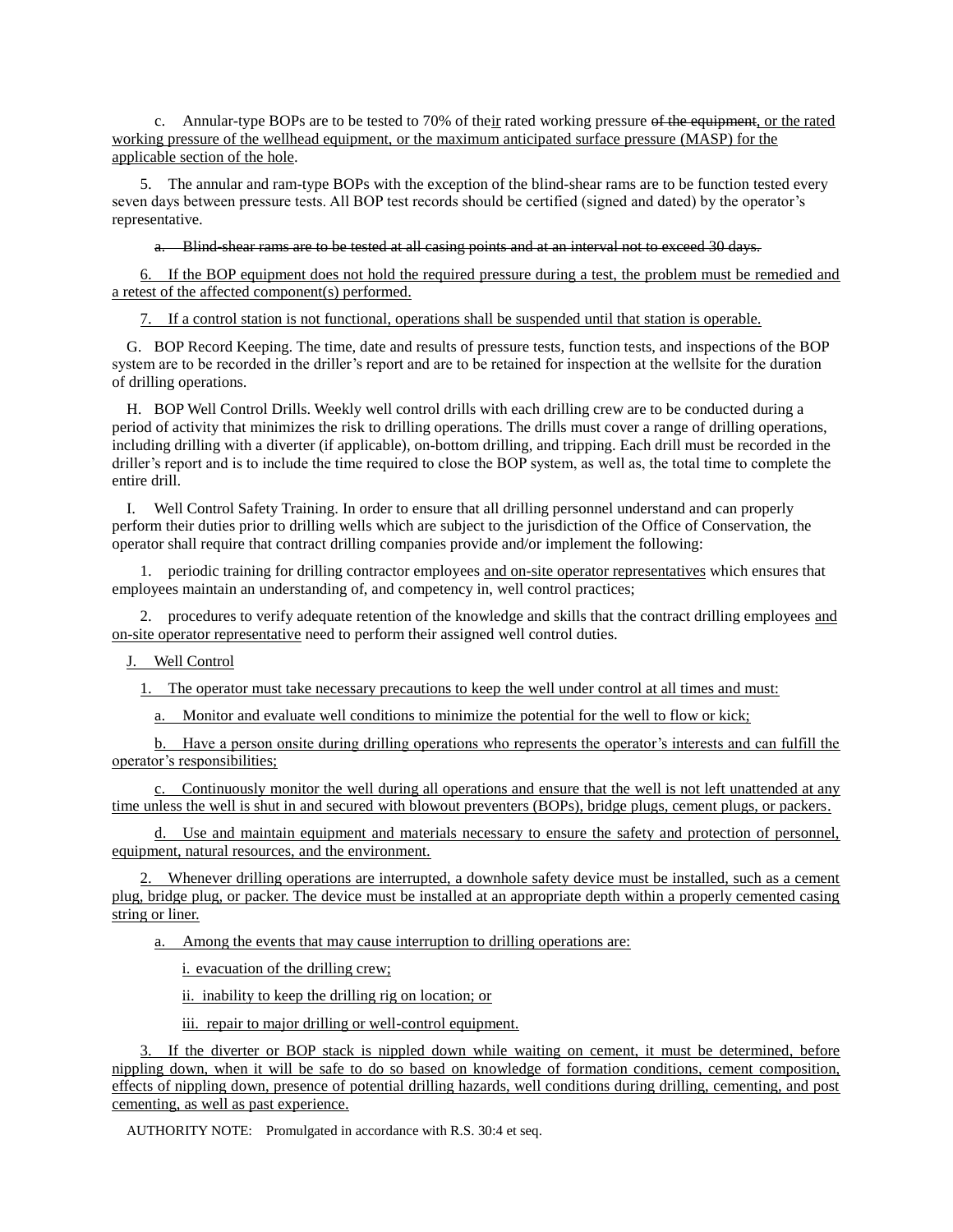HISTORICAL NOTE: Adopted by the Department of Conservation (August 1943), amended by the Department of Natural Resources, Office of Conservation, LR 34:2640 (December 2008), LR 37:.

### **§112. Hydrogen Sulfide Operations**

- A. Applicability. Each operator who conducts operations as described in paragraph 1 of this subsection shall be subject to this section and this section shall apply to both controlled and accidental releases of hydrogen sulfide.
	- 1. Operations including drilling, working over, producing, injecting, gathering, processing, transporting, and storage of hydrocarbon fluids that are part of, or directly related to, field production, transportation, and handling of hydrocarbon fluids that have hydrogen sulfide as a constituent.
	- 2. This section shall not apply to:
		- a. Refineries, petrochemical plants, or chemical plants;
		- b. Operations where the concentration of hydrogen sulfide in the system is less than 100 ppm.
- B. General Provisions.
	- 1. Each operator shall determine the hydrogen sulfide concentration in the operation.
		- a. Tests shall be made in accordance with standards as set by ASTM Standard D-2385-66, or GPA Plant Operation Test Manual C-1, GPA Publication 2265-68, or successor standard.
		- b. Test of vapor accumulation in storage tanks may be made with industry accepted colormetric tubes.
	- 2. For all operations subject to this section, the radius of exposure shall be determined, except in the cases of storage tanks, by the following Pasquill-Gifford equations. Where  $X =$  radius of exposure in feet; Q  $\equiv$  maximum volume determined to be available for escape in cubic feet per day; H<sub>2</sub>S = mole fraction of hydrogen sulfide in the gaseous mixture available for escape.
		- a. For determining the location of the 100 ppm radius of exposure:  $X = \{(1.589) \text{ (mole fraction H}_2S)\}$  $(Q)$ ] to the power of  $(0.6258)$ .
		- b. For determining the location of the 500 ppm radius of exposure:  $X = [(0.4546)$  (mole fraction  $H_2S$ )  $(Q)$ ] to the power of  $(0.6258)$ .
		- c. The volume used as the escape rate in determining the radius of exposure shall be that specified in clause i-iii of this subparagraph, as applicable.
			- i. The maximum daily volume rate of gas containing hydrogen sulfide handled by that system element for which the radius of exposure is calculated.
			- ii. For existing wells or new wells drilled in existing fields, the operator's estimate of the well's capacity to flow against zero back-pressure at the wellhead shall be used.
			- iii. For controlled releases from pipelines and pressurized vessels, the operator's estimate of the volume and release rate based on the gas contained in the system to be de-pressured.
	- 3. For the drilling of a well in an area (wildcat field) where insufficient data exists to calculate a radius of exposure, but where hydrogen sulfide may be expected, then a 100 ppm radius of exposure equal to 3,000 feet shall be assumed.
	- 4. Storage tanks which are utilized as a part of a production operation, which are operated at or near atmospheric pressure and where the vapor accumulation has a hydrogen sulfide concentration in excess of 500 ppm, shall be subject to the following.
		- a. No determination of a radius of exposure shall be made for storage tanks as herein described.
		- b. A warning sign shall be posted on or within 50 feet of the facility to alert the general public of the potential danger.
		- c. Fencing as a security measure is required when storage tanks are located inside the limits of a city, town, or village.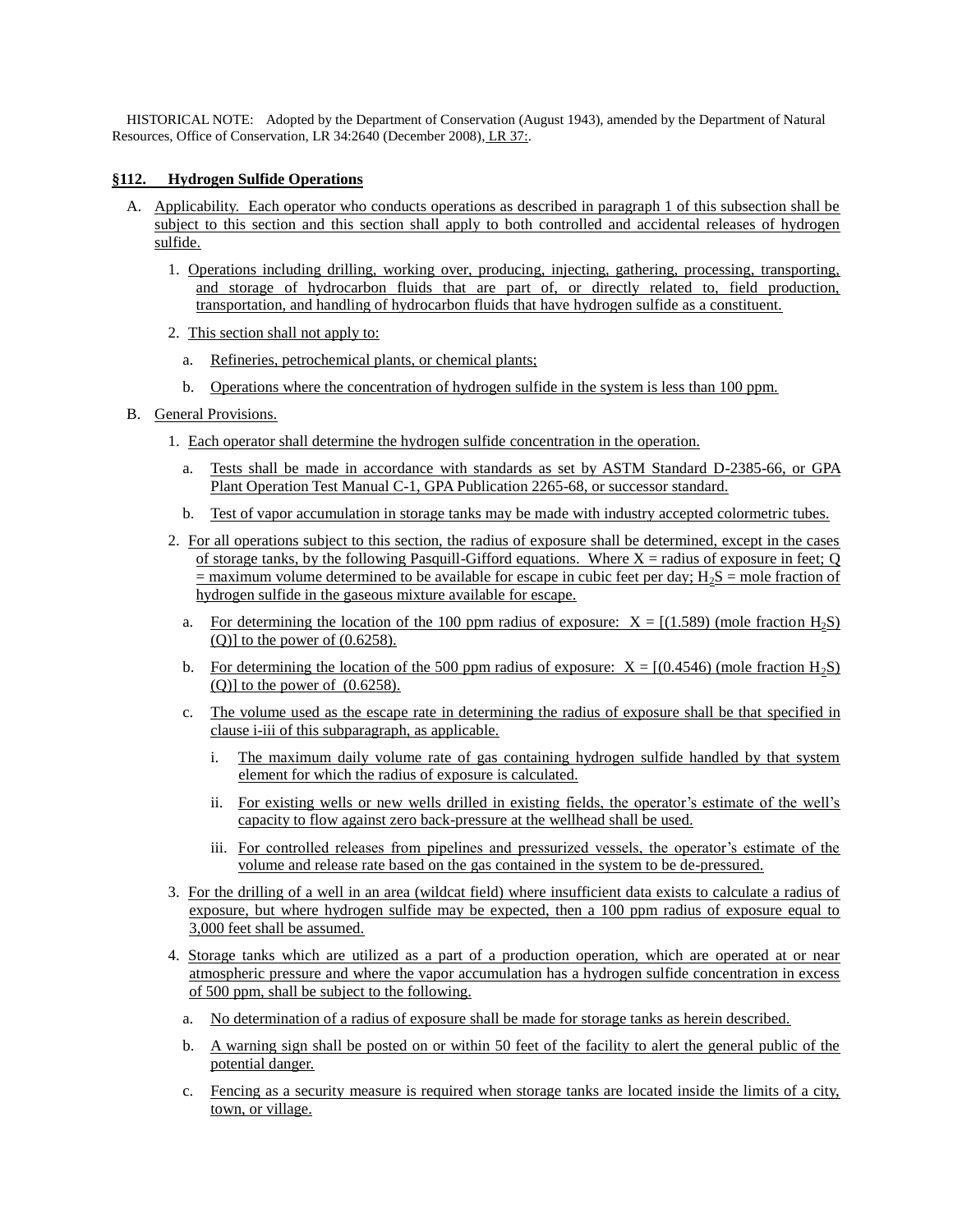- d. A clearly visible warning sign posted in accordance with local governing authority on all roads that provide direct access to such tanks. Warning signs shall comply with the provisions of paragraph 5.a.ii.
- e. The certificate of compliance provision, Subsection C.1 of this Section.
- f. Storage tanks shall be located not less than 600 feet from existing water wells, public area or any public road.
- g. A sign reading "Self-contained Breathing Apparatus is Required Beyond this Point if Hatches are to be Opened" shall be located at the foot of the catwalk stairs.
- h. Vented gas from storage tanks shall be flared unless a vapor recovery system is used to control tank vapor emissions. Where vapor recovery systems are used a flare line shall be available for emergency use.
- i. Truck vapor return or recovery lines are required to be located at the tank battery loadout line and shall be utilized when transferring oil or condensate.
- 5. All operators whose operations are subject to this section, and where the 100 ppm radius of exposure is in excess of 50 feet, shall be subject to the following.
	- a. Warning and marker signs.
		- i. For facilities over water, the operator shall display warning signs clearly visible from all points of approach to such facility.
	- ii. For land surface facilities, the operator shall post, in accordance with local governing authority, clearly visible warning signs at or within 50 feet of the facility and on access roads or public roads which provide direct access to facilities.
	- iii. Warning signs shall use the language of "Caution" and "Poison Gas" with a black and yellor color contrast. Colors shall satisfy Table I of ANSI Standard Z53.1-1967.
	- iv. Wind direction indicators shall be installed at strategic locations at or near the site and be readily visible from the site.
	- v. Automatic hydrogen sulfide detection equipment having visual and audible alarms that will warn of the presence of hydrogen sulfide gas in concentrations that could be harmful shall be utilized at the site. The operator shall maintain this equipment in an operable condition and shall establish procedures designed to prevent the undetected continuing escape of hydrogen sulfide.
	- vi. All lines within a public area or within 50 feet of a public road shall be buried at least three feet below ground level and the operator of all buried lines shall comply with the following.
		- (a) A marker sign shall be installed at public road crossings.
		- (b) Marker signs shall be installed along the line at intervals frequent enough to provide warning to avoid the accidental rupturing of line by excavation.
		- (c) The marker sign shall contain sufficient information to establish the ownership and existence of the line and shall indicate by the use of the words "Poison Gas" that a potential danger exists. Markers installed in compliance with the regulations of the federal Department of Transportation, Office of Pipeline Safety (Title 49, Code of Federal Regulations, Parts 192 and 195) shall satisfy the requirements of this provision.
	- b. Security provisions.
		- i. Unattended surface facilities and wellsites shall be protected from public access when located within ¼ mile of a public area. This protection shall be provided by fencing and locking. For the purpose of this provision, surface lines shall not be considered as a surface facility.
		- ii. The fencing provisions will be considered satisfied where the fencing structure is a deterrent to public access.
	- c. Materials and equipment provision.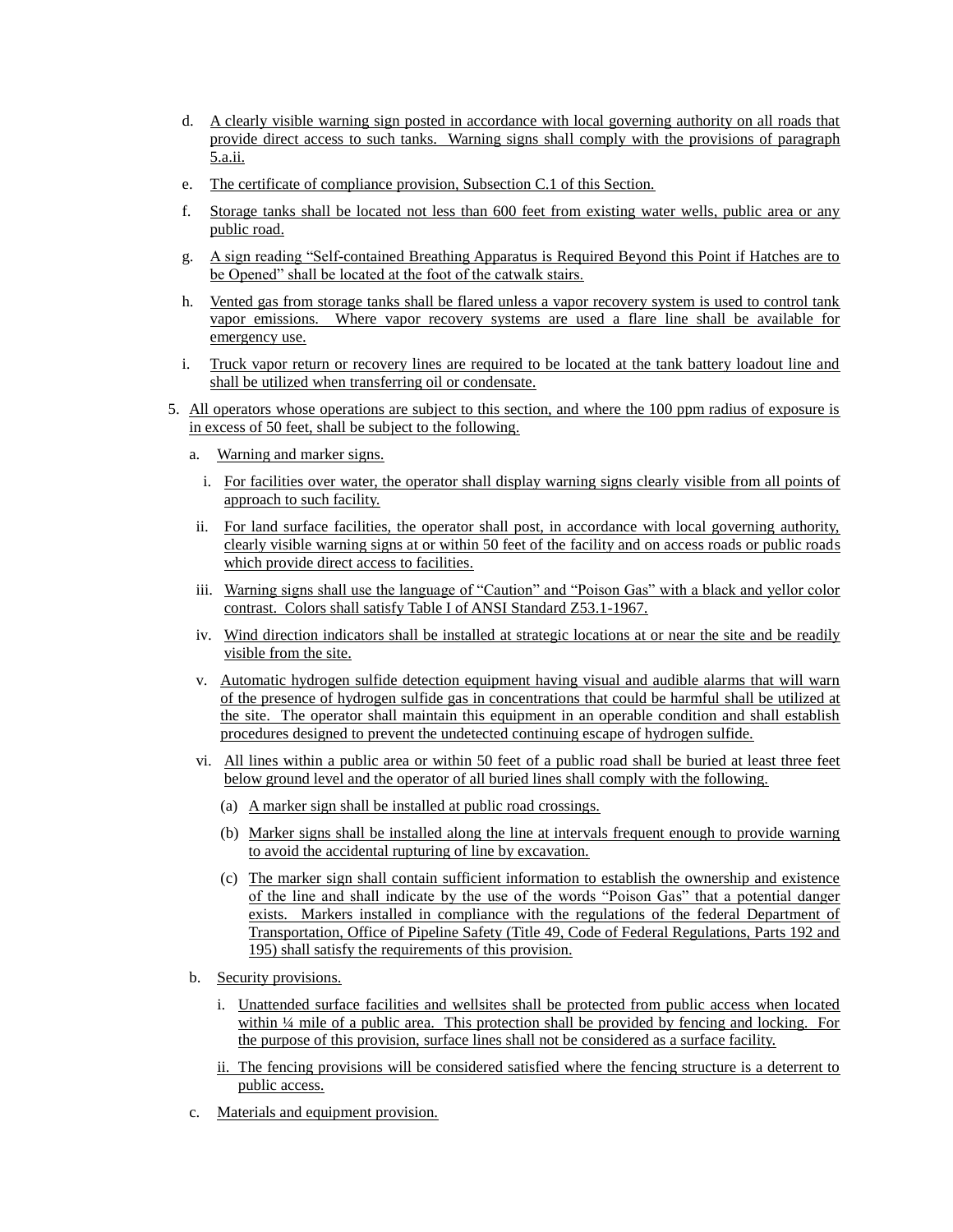- i. All facilities including materials and equipment to be used in drilling and workover operations shall be constructed from those metals which have been selected and manufactured so as to be resistant to hydrogen sulfide stress cracking under the operating conditions for which their use is intended, provided that they satisfy the requirements described in the latest editions of NACE Standard MR-01-75 and API RP-14E, sections 1.7(c), 2.1(c), 4.7. The handling and installation of materials and equipment used in hydrogen sulfide service are to be performed in such a manner so as not to induce susceptibility to sulfide stress cracking.
- ii. Any equipment utilizing natural gas that contains hydrogen sulfide as a fuel shall be equipped with a system to prevent emission of the fuel gas to the atmosphere in the event of a pilot failure or flameout. Exhaust gas stack height shall be not less than 20 feet from ground level or the floor of the highest manned deck of multi-story facilities whichever is greater.
- iii. Emergency relief valves on any gas processing equipment shall have a line for conveying the released gases or vapors to a flare.
- iv. For releases of a potentially hazardous volume of hydrogen sulfide gas, the gas must be flared.
- d. Personal Protection Equipment
	- i. Protective breathing equipment shall be maintained at the site.
- 6. All operations subject to subsection A of this section shall be subject to the additional contingency plan provision, paragraph 7 of this subsection, if any of the following conditions apply:
	- a. the 100 ppm radius of exposure is in excess of 50 feet and includes any part of a public area except a public road;
	- b. the 500 ppm radius of exposure is greater than 50 feet and includes any part of a public road;
	- c. the 100 ppm radius of exposure is greater than 3,000 feet.
- 7. Contingency plan provision.
	- a. All operators whose operations are subject to this provision shall develop a written contingency plan complete with all requirements before hydrogen sulfide operations are begun.
	- b. The purpose of the contingency plan shall be to provide an organized plan of action for alerting and protecting the public prior to a controlled release, or upon detection of an accidental release of a potentially hazardous volume of hydrogen sulfide.
	- c. The contingency plan shall be activated prior to a controlled release, or immediately upon the detection of an accidental release of a potentially hazardous volume of hydrogen sulfide.
	- d. Conditions that might exist in each area of exposure shall be considered when preparing a contingency plan.
	- e. The plan shall include instructions and procedures for alerting the general public and public safety personnel of the existence of an emergency.
	- f. The plan shall include procedures for requesting assistance and for follow-up action to remove the public from an area of exposure.
	- g. The plan shall include a call list which shall include the following as they may be applicable:
		- i. Local company supervisory personnel;
		- ii. Parish sheriff and other local law enforcement agencies;
		- iii. Office of State Police Hazardous Materials Hotline;
		- iv. Local Governing Authority;
		- v. Local emergency medical services including hospitals and doctors;
		- vi. Fire department;
		- vii. Contractors for supplemental equipment;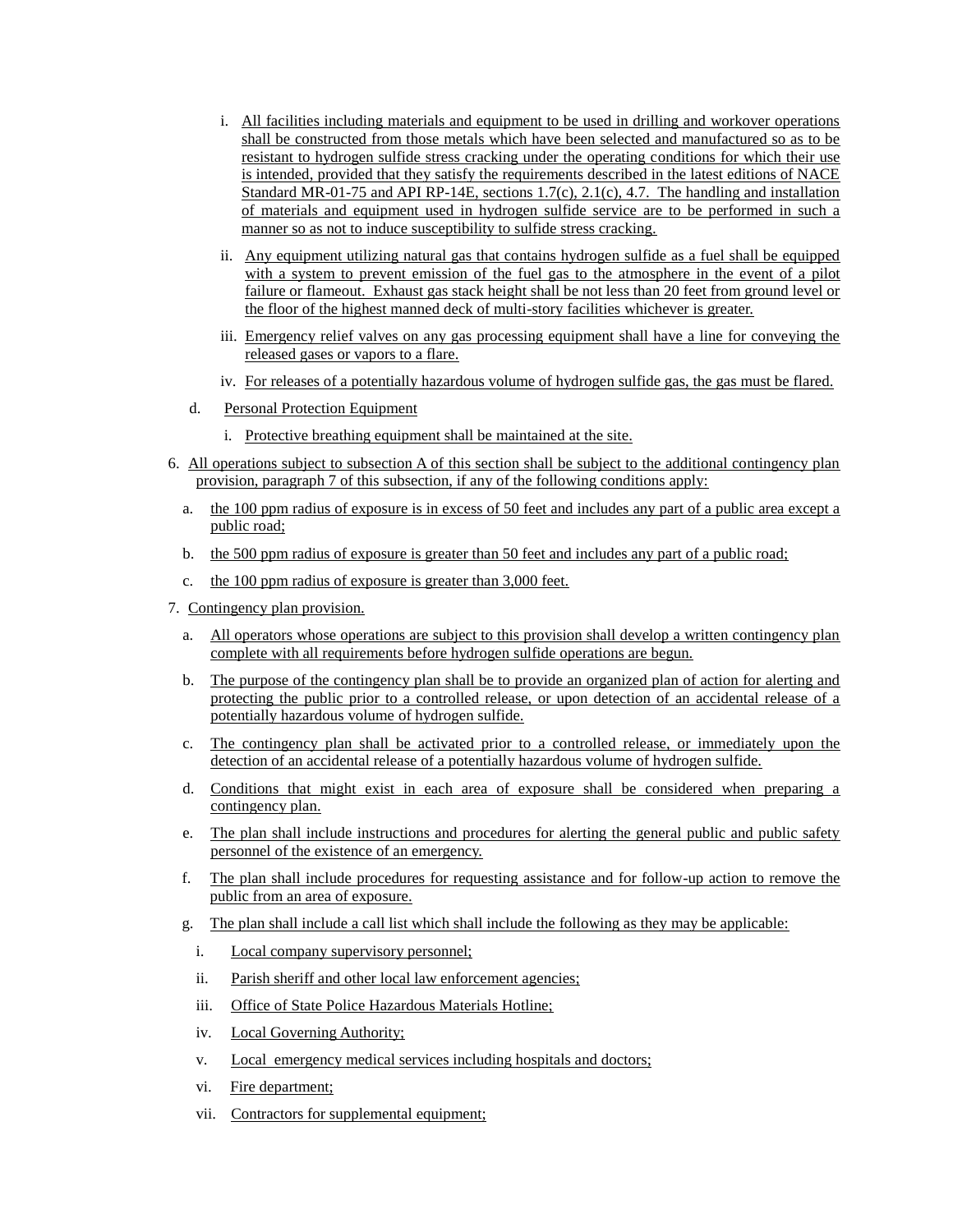- viii. District Manager Office of Conservation;
- ix. U. S. Coast Guard.
- h. The plan shall include a plat detailing the area of exposure. The plat shall include the locations of private dwellings or residential areas, public facilities, such as schools, business locations, public roads, other similar areas where the public might reasonably be expected within the area of exposure and areas of low elevation where hydrogen sulfide may accumulate.
- i. The plan shall include names and telephone numbers of residents within the area of exposure except in cases where the reaction plan option pursuant to §228.B.8.l applies.
- j. The plan shall include a list of the names and telephone numbers of the responsible parties for each of the possibly occupied public areas, such as schools, churches, business, or other public areas or facilities within the area of exposure.
- k. The plan shall include provisions for advance briefing of the public within an area of exposure. Such advance briefing shall include the following elements:
	- i. the necessity for an emergency action plan;
	- ii. the hazards and characteristics of hydrogen sulfide;
	- iii. the possible sources of hydrogen sulfide within the area of exposure;
	- iv. instructions for reporting a gas leak;
	- v. the manner in which the public will be notified of an emergency;
	- vi. steps to be taken in case of an emergency.
- l. In the event of a high density of populations, or the case where the population density may be unpredictable, a reaction type of plan, in lieu of advance briefing for public notification, will be acceptable.
- m. The plan shall include additional site specific information, such as:
	- i. location of evacuation routes;
	- ii. location of safety and life support equipment;
	- iii. location of hydrogen sulfide containing facilities;
	- iv. location of nearby telephones and/or other means of communication; and
	- v. special instructions for conditions such as local terrain and the effect of various weather conditions.
- n. Notification to parties identified in the contingency plan shall be as follows:
	- i. immediately in the case of an accidental release;
	- ii. at least 12 hours in advance of a controlled release or as soon as a decision is made to release if such decision could not reasonable have been made more than 12 hours prior to the release.
- o. The retention of the contingency plan shall be as follows:
	- i. The plan shall be available for inspection by an agent of the Office of Conservation at the location indicated on the certificate of compliance.
	- ii. The plan shall be retained at the location which lends itself best to activation of the plan.
- p. The plan shall be kept updated to insure its current applicability.
- 8. Drilling provision. Drilling and workover operations where the 100 ppm radius of exposure includes a public area or is 3,000 feet or greater shall be subject to the following additional provisions.
	- a. Protective breathing equipment shall be maintained at the well site and shall be sufficient to allow for well control operations.
	- b. The operator shall provide a method of igniting the gas in the event of an uncontrollable emergency.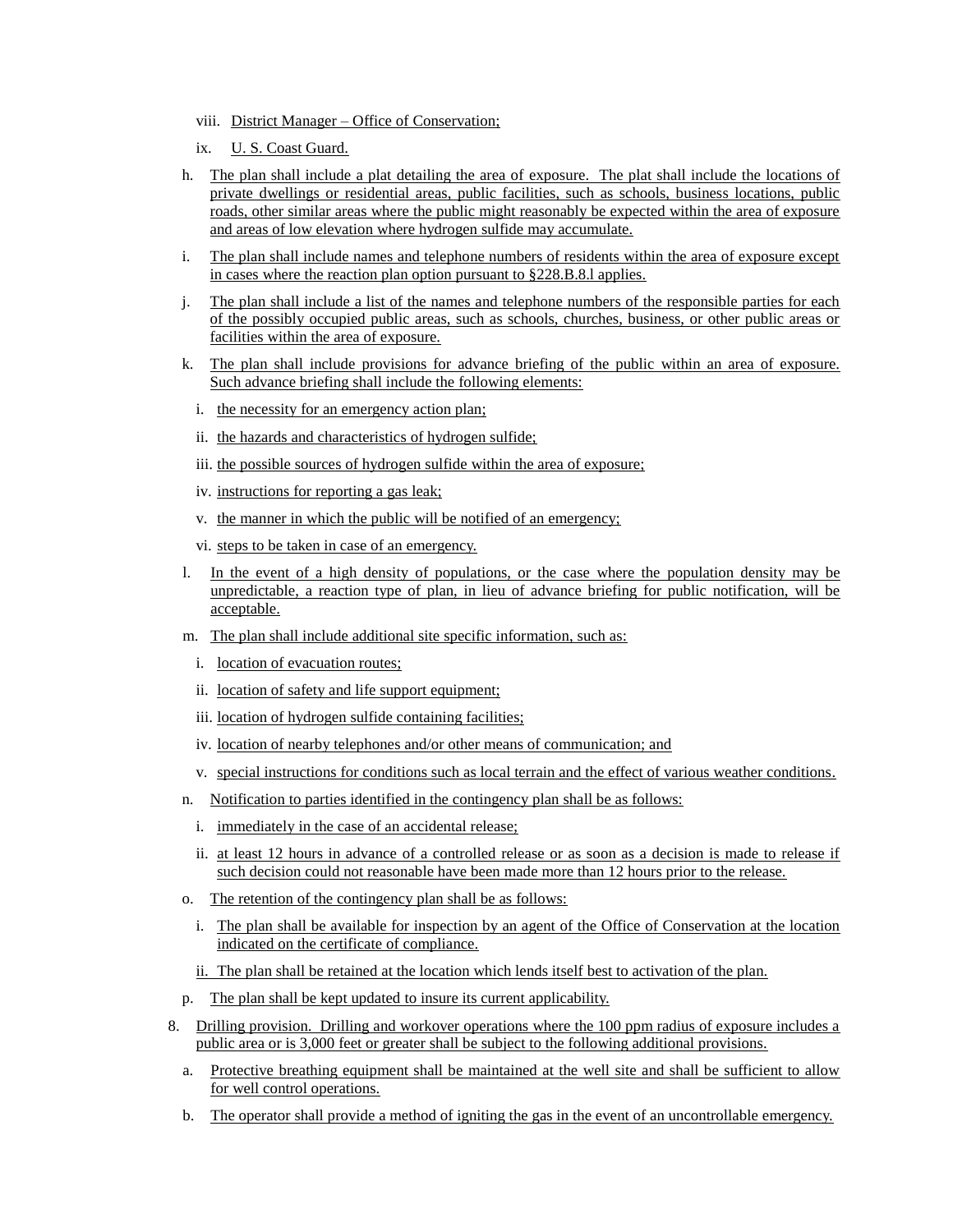- c. The operator shall install a choke manifold, mud-gas separator, and flare line, and provide a suitable method for lighting the flare.
- d. Full compliance with all the requirements of this provision must be satisfied before the well is drilled to a depth that is within 1,000 feet of the hydrogen sulfide zone.
- C. Reports required.
	- 1. Certificate of compliance provision.
		- a. A certificate of compliance shall be submitted to the district manager in duplicate for operations subject to any provision of this section.
		- b. The certificate of compliance shall certify that existing operations subject to this section to be in compliance or will be in compliance as specified in an attached schedule, or, for new or modified facilities, will be in compliance upon completion.
		- c. A certificate of compliance will permit an operator to perform all activities described in the certificate provided that a certificate of compliance will be required on each well subject to the provisions of subsection C.1.f. of this section.
		- d. An amended certificate of compliance shall be required if there is a change in public exposure caused by public infringement of an existing radius of exposure. The operator shall file the amended certificate within 30 days after such infringement.
		- e. An amended certificate of compliance shall be required if there is modification of an existing operation or facility which increases the radius of exposure in a public area. The operator shall file the amended certificate prior to initiating the operation or construction.
		- f. The operator shall file a certificate of compliance prior to commencement of a drilling or workover operation on wells if any of the following conditions apply:
			- i. the 100 ppm radius of exposure is in excess of 50 feet and includes any part of a public area except a public road;
			- ii. the 500 ppm radius of exposure is greater than 50 feet and includes any part of a public road;
			- iii. the 100 ppm radius of exposure is greater than 3,000 feet.
		- g. The operator of any operation subject to a certificate of compliance shall maintain such operation in compliance with the provisions of such certificate and this section until a certificate of abandonment is filed in duplicate with the district manager.
		- h. The certificate of compliance required by the provisions of this section for an existing operation shall be filed in duplicate with the district manager as soon as is reasonably possible, and no later than 90 days after the effective date of this order. For new facilities the operator shall file such certificate prior to initiating the operation or construction.
		- i. A certificate of compliance is nontransferable. Any new operator of an existing operation subject to the provisions of this section shall be required to file a certificate for such operation.
	- 2. The operator shall furnish a written report to the district manager within ten days of any release of a potentially hazardous volume of hydrogen sulfide gas.

AUTHORITY NOTE:Promulgated in accordance with R.S. 30:4 et seq. HISTORICAL NOTE: Promulgated by the Department of Conservation (August 1943), amended (February 1951), (August 1958), amended by the Department of Natural Resources, Office of Conservation, LR 25:1523 (August 1999), LR 37:.

## **§117. Drilling Fluids**

A. The inspectors and engineers of the Department Office of Conservation representatives shall have access to the mud records of any drilling well, except those records which pertain to special muds and special work with respect to patentable rights or trade secrets, and shall be allowed to conduct any essential test or tests on the mud used in the drilling of a well. When the conditions and tests indicate a need for a change in the mud or drilling fluid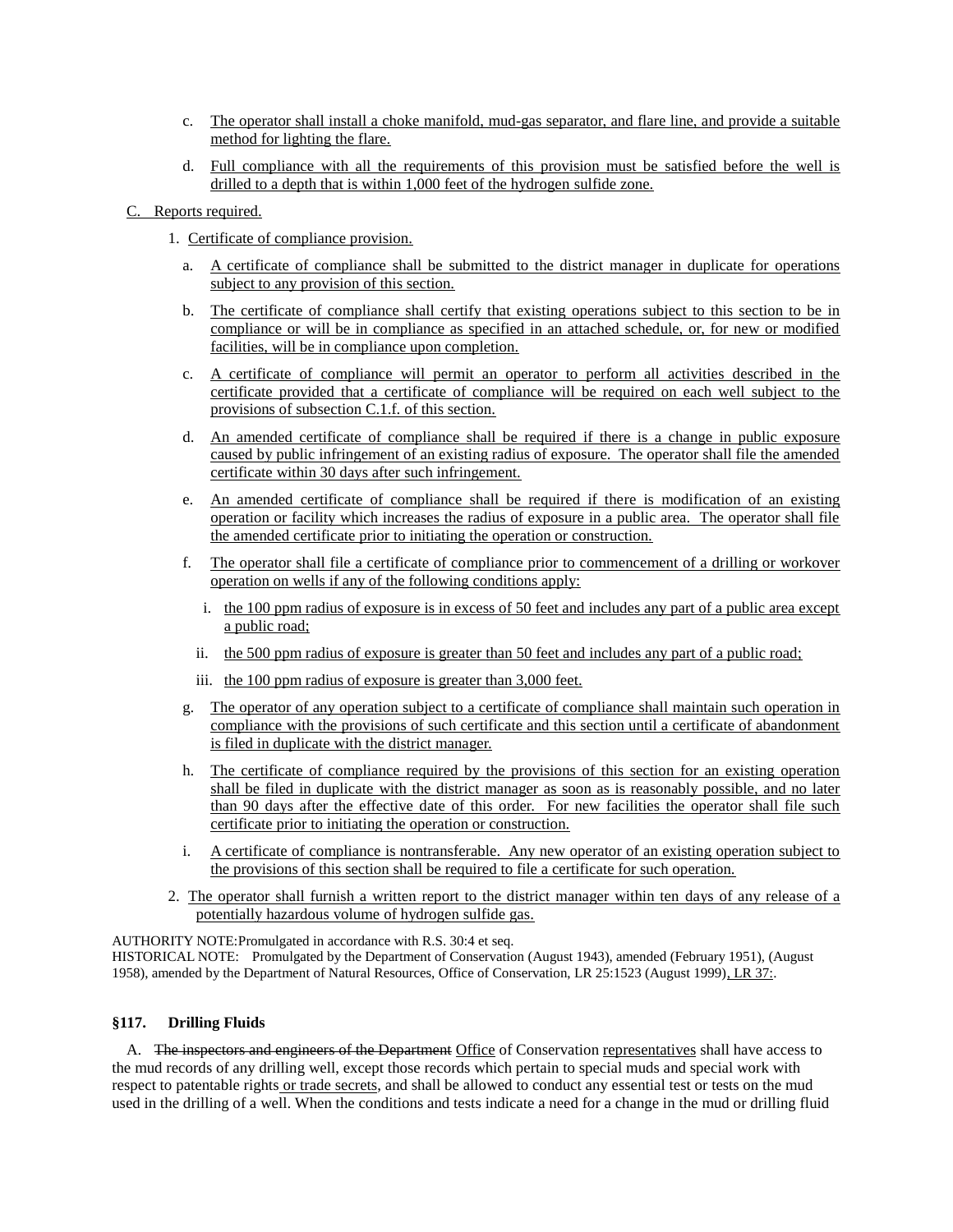program in order to insure proper control of the well, the district manager shall require the operator or company to use due diligence in correcting any objectionable conditions.

B. Well-control fluids, equipment, and operations shall be designed, utilized, maintained, and/or tested as necessary to control the well in all anticipated conditions and circumstances.

C. When circulating, the drilling fluid must be tested at least once each work shift or more frequently if conditions warrant. The tests must conform to industry-accepted practices and, at a minimum, include density, and viscosity. The district manager may require additional tests for monitoring and maintaining drilling fluid quality, prevention of downhole equipment problems and for kick detection. The test results must be recorded in the drilling fluid report.

D. Kick Prevention and Detection

1. While drilling, a safe drilling margin or kick tolerance of at least 0.5 ppg must be maintained. The kick tolerance shall be determined periodically as either mud weight or total depth increases. When this safe margin cannot be maintained, drilling operations must be suspended until the situation is remedied.

2. Before starting out of the hole with drill pipe, the drilling fluid must be properly conditioned. A volume of drilling fluid equal to the annular volume must be circulated with the drill pipe just off-bottom. This practice may be omitted if documentation in the driller's report shows:

a. No indication of formation fluid influx before starting to pull the drill pipe from the hole;

b. The weight of returning drilling fluid is within 0.2 pounds per gallon of the drilling fluid entering the hole;

3. When coming out of the hole with drill pipe, the annulus must be filled with drilling fluid before the hydrostatic pressure decreases by 75 psi, or every five stands of drill pipe, whichever gives a lower decrease in hydrostatic pressure.

4. A mechanical, volumetric, or electronic device must be used to measure the drilling fluid required to fill the hole.

5. Controlled rates must be used to run and pull drill pipe and downhole tools so as not to swab or surge the well.

6. When there is an indication of swabbing or influx of formation fluids, appropriate measures must be taken to control the well. Circulate and condition the well, on or near-bottom, unless well or drilling-fluid conditions prevent running the drill pipe back to the bottom.

The test fluids in the hole must be circulated or reverse circulated before pulling drill-stem test tools from the hole. If circulating out test fluids is not feasible, with an appropriate kill weight fluid test fluids may be bullhead out of the drill-stem test string and tools.

E. Drilling Fluid Quantities

1. Quantities of drilling fluid and drilling fluid materials must be maintained and replenished at the drill site as necessary to ensure well control. These quantities must be determined based on known or anticipated drilling conditions, rig storage capacity, weather conditions, and estimated time for delivery.

2. The daily inventories of drilling fluid and drilling fluid materials must be recorded, including weight materials and additives in the drilling fluid report.

3. If there are not sufficient quantities of drilling fluid and drilling fluid material to maintain well control, the drilling operations must be suspended.

AUTHORITY NOTE: Promulgated in accordance with R.S. 30:4 et seq.

HISTORICAL NOTE: Adopted by the Department of Conservation (August 1943), amended by the Department of Natural Resources, Office of Conservation, LR 37:.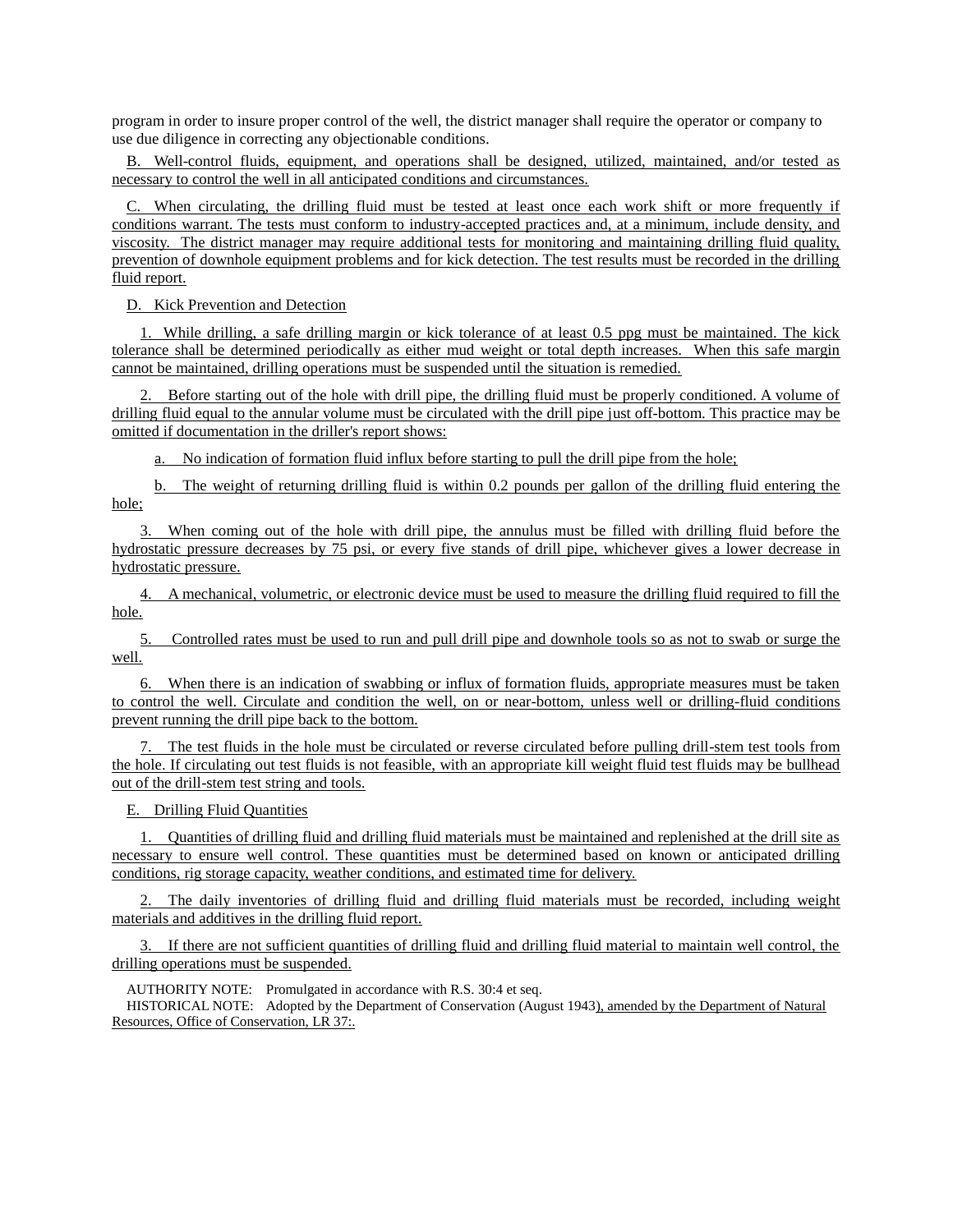### **Title 43 NATURAL RESOURCES Part XIX. Office of Conservation―General Operations Subpart 1. Statewide Order No. 29-B**

## **Chapter 2.Additional Requirements for Water Locations**

### **§201. Applicability**

A. In addition to the requirements set forth in Chapter 1 of this Subpart, all oil and gas wells being drilled or completed at a water location within the state and which are spud or on which workover operations commence on or after the effective date of this rule shall comply with this Chapter. For the purposes of determining the applicability of this Chapter, a water location is defined as a location which requires the use of a barge, jack-up platform or fixed platform to support the drilling, workover, or completion rig.

B. Unless otherwise stated herein, nothing within this Chapter shall alter the obligation of oil and gas operators to meet the requirements of Chapter 1 of this Subpart.

AUTHORITY NOTE: Promulgated in accordance with R.S. 30:4 et seq. HISTORICAL NOTE: Promulgated by the Department of Natural Resources, Office of Conservation, LR 37:

### **§203. Application to Drill**

A. An application to drill a well at a water location shall be accompanied by an emergency action plan.

B. Applicants that receive a drilling permit for a well at a water location shall furnish a copy of the approved drilling permit, emergency action plan and the certified location plat to the appropriate federal, state and local authorities.

AUTHORITY NOTE: Promulgated in accordance with R.S. 30:4 et seq. HISTORICAL NOTE: Promulgated by the Department of Natural Resources, Office of Conservation, LR 37:

## **§205. Rig Movement and Reporting**

A. The Operator must report the movement of all drilling and workover rig units on and off locations to the appropriate District Manager with the rig name, well serial number and expected time of arrival and departure.

B. Prior to moving a rig onto location, the operator shall provide the appropriate District Office with an electronic copy via email or on a disk of the associated drilling rig's Spill Prevention Control (SPC) plan that is required by DEQ pursuant to the provisions of Part IX of Title 33 of the Louisiana Administrative Code or any successor rule. To satisfy this requirement, an SPC plan which was previously submitted to this Office may be referenced at the time of rig movement notification, provided no substantive changes have been made.

C. Drilling operations on a platform with producing wells or other hydrocarbon flow must comply with the following:

1. An emergency shutdown station must be installed near the driller's console.

2. All producible wells located in the affected wellbay must be shut in below the surface and at the wellhead when:

a. a mobile offshore drilling unit (MODU) moves within 500 feet of the target platform;

b. a drilling unit is moved or skid between wells on a platform;

c. a rig or related equipment is moved on and off a platform. This includes rigging up and rigging down activities.

3. Production may be resumed once the MODU is in place, secured, and ready to begin drilling operations.

D. The movement of rigs and related equipment on and off a platform or from well to well on the same platform, including rigging up and rigging down, shall be conducted in a safe manner. All wells in the same well-bay which are capable of producing hydrocarbons shall be shut in below the surface with a pump-through-type tubing plug and at the surface with a closed master valve prior to moving well-completion rigs and related equipment, unless otherwise approved by the District Manager. A closed surface-controlled subsurface safety valve of the pump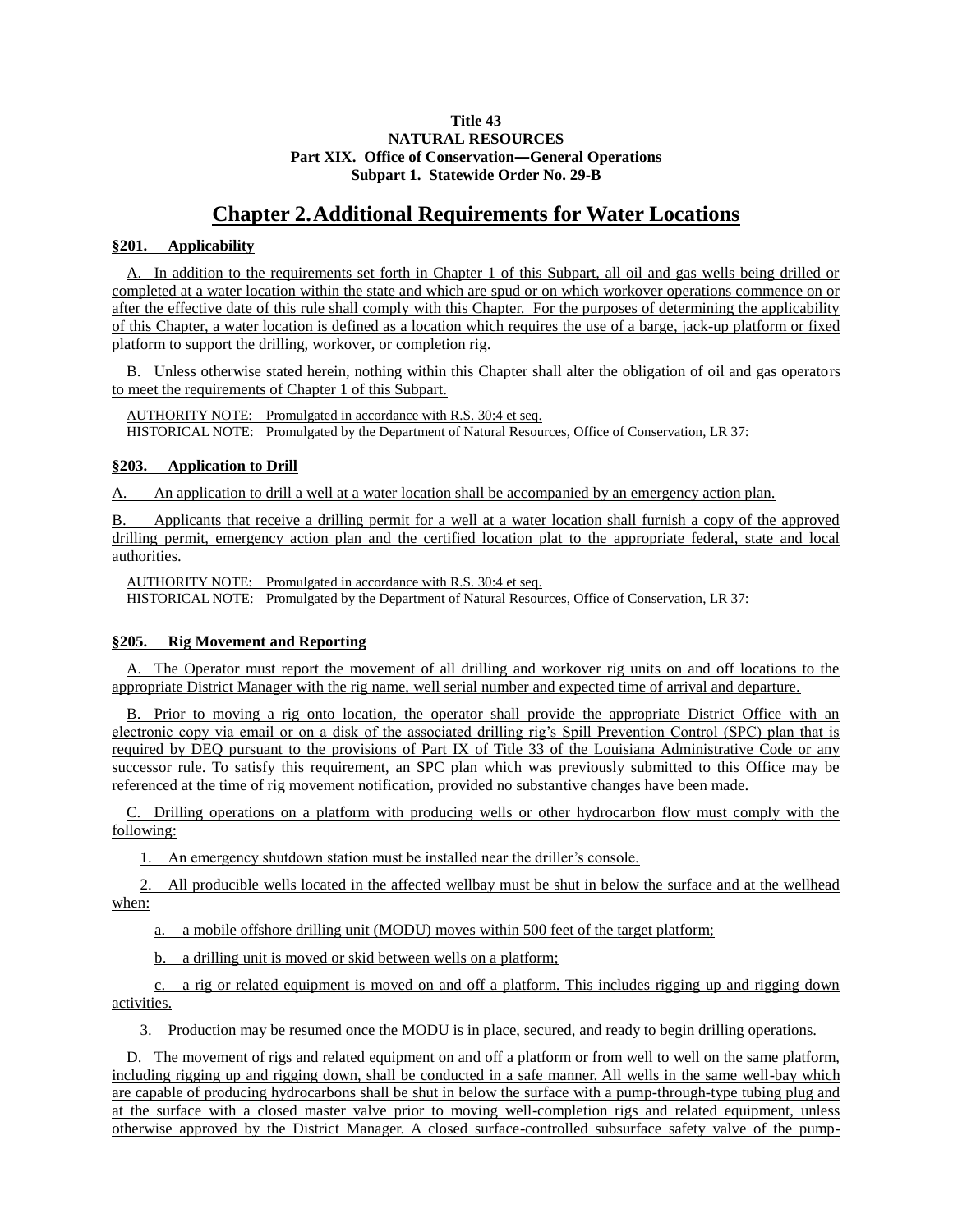through type may be used in lieu of the pump-through-type tubing plug, provided that the surface control has been locked out of operation. The well from which the rig or related equipment is to be moved shall also be equipped with a back-pressure valve prior to removing the blowout preventer (BOP) system and installing the tree.

AUTHORITY NOTE: Promulgated in accordance with R.S. 30:4 et seq. HISTORICAL NOTE: Promulgated by the Department of Natural Resources, Office of Conservation, LR 37:

## **§207. Casing Program**

A. General Requirements

1. All tubulars and cement shall meet or exceed API manufacturing specifications. Cementing jobs shall be designed so that cement composition, placement techniques, and waiting times ensure that the cement placed behind the bottom 500 feet of casing attains a minimum compressive strength of 500 psi before drilling out of the casing or before commencing completion operations.

2. Centralizers shall be used to ensure adequate cement bond and hydraulic isolation of productive formations and the USDW. At a minimum the following requirements must be met:

a. Surface casing shall be centralized by means of placing centralizers in the following manner.

i. A centralizer shall be placed on every third joint from the shoe to at least 500' above the shoe, with one centralizer being placed on each of the lowermost three joints of casing.

b. Intermediate and production casing, and drilling and production liners shall be centralized by means of a centralizer placed every third joint from the shoe to at least 500 feet above the shoe and across all potentially productive intervals to at least 100 feet above and below each interval. Additionally, one centralizer shall be placed on each of the lowermost three joints of casing.

c. Intermediate and production casing, and drilling and production liners run in the horizontal portion of a well shall be centralized by means of a centralizer placed on every third joint from the top of the target formation to at least 500 feet above the target formation.

B. Tubing and Completion

1. New wells completed as flowing or gas-lift wells shall be equipped with a minimum of one master valve and one surface safety valve, installed in the tree, downstream of the master valve.

AUTHORITY NOTE: Promulgated in accordance with R.S. 30:4 et seq. HISTORICAL NOTE: Promulgated by the Department of Natural Resources, Office of Conservation, LR 37:

### **§209. Blowout Prevention – Drilling Operations**

A. BOP and kick detection equipment for drilling activity at a water location shall be designed and utilized, as necessary, to control the well under all potential conditions that might occur during the operations being conducted and at minimum, shall include the components specified in Table 1.

| Table 1 – Minimum BOP Equipment Requirements –<br><b>Drilling Operations</b> |                                     |              |                  |  |
|------------------------------------------------------------------------------|-------------------------------------|--------------|------------------|--|
| <b>Maximum Pore Pressure</b><br><b>Gradient for Open-hole</b>                | $> 0.5$ psi/ft<br>$\leq$ 0.5 psi/ft |              |                  |  |
| <b>Section</b>                                                               |                                     |              |                  |  |
| <b>Total Depth (TVD)</b>                                                     | $\leq 10.000$                       | >10,000      | <b>Any Depth</b> |  |
| <b>Equipment Type</b>                                                        |                                     |              |                  |  |
| Annular                                                                      | Required                            | Required     | Required         |  |
| Pipe Ram                                                                     | Required (1)                        | Required (2) | Required (2)     |  |
| <b>Blind Ram</b>                                                             | Required                            | Required     | Required         |  |
| Shear Ram                                                                    | Optional                            | Optional     | Required         |  |
| <b>Accumulator System</b>                                                    | Required                            | Required     | Required         |  |
| Secondary Accumulator<br>Charging System                                     | Optional                            | Required     | Required         |  |
| Secondary BOP Control Station                                                | Optional                            | Required     | Required         |  |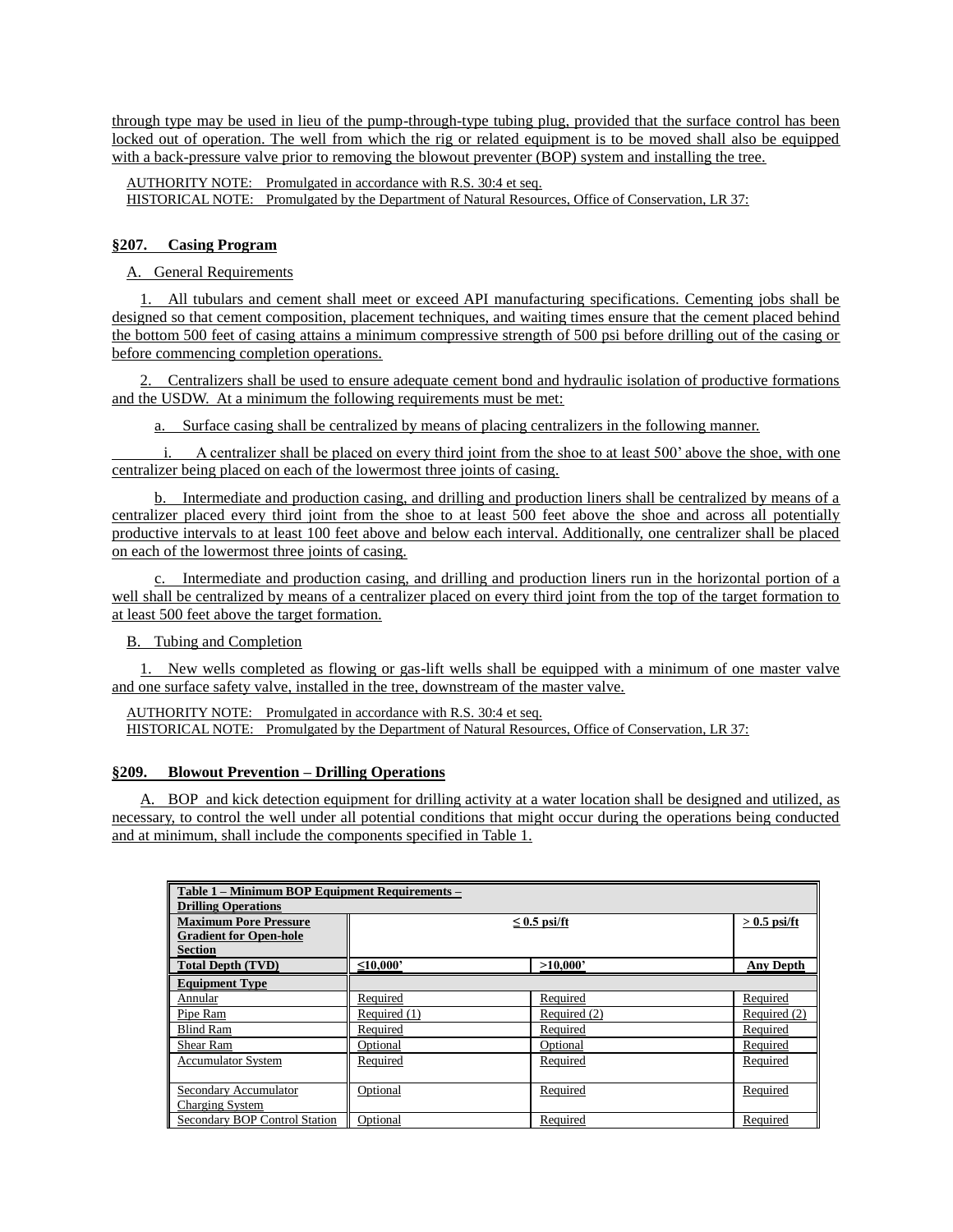| Table 1 - Minimum BOP Equipment Requirements -<br><b>Drilling Operations</b>         |                                  |                |                  |  |
|--------------------------------------------------------------------------------------|----------------------------------|----------------|------------------|--|
| <b>Maximum Pore Pressure</b><br><b>Gradient for Open-hole</b><br><b>Section</b>      |                                  | $> 0.5$ psi/ft |                  |  |
| <b>Total Depth (TVD)</b>                                                             | $\leq 10,000$                    | >10,000        | <b>Any Depth</b> |  |
| <b>Equipment Type</b>                                                                |                                  |                |                  |  |
| Kill and choke outlets w/2<br>valves on each line                                    | Required                         | Required       | Required         |  |
| <b>Upper and Lower Kelly</b><br>Cock/Kelly-type valve                                | Required                         | Required       | Required         |  |
| Drill string safety valve                                                            | Required                         | Required       | Required         |  |
| Casing safety valve                                                                  | Required                         | Required       | Required         |  |
| RAM locking devices                                                                  | Required                         | Required       | Required         |  |
| Fill-up line                                                                         | Required                         | Required       | Required         |  |
| Hole-fill Volume Measuring<br>Device/Trip Tank                                       | Required                         | Required       | Required         |  |
| Pit Level Change Indicator /<br>Return Flow Indicator*                               | Required                         | Required       | Required         |  |
| Mud Gas Detection Equipment*                                                         | Required                         | Required       | Required         |  |
| Mud Gas Separator/Degasser<br>$\cdot$ $\cdot$ $\cdot$<br>$\sim$ $\sim$ $\sim$ $\sim$ | Required<br>$\sim$ $\sim$ $\sim$ | Required       | Required         |  |

\* Equipment must include visual and audible warning devices.

1. Annular-type and ram-type BOP components shall be hydraulically controlled.

2. Drilling activity with a tapered drill string shall require the installation of two or more sets of conventional or variable-bore pipe rams in the BOP stack to provide, at minimum, two sets of rams capable of sealing around the larger-size drill string and one set of pipe rams capable of sealing around the smaller-size drill string.

3. A set of hydraulically-operated combination rams may be used for the blind rams and shear rams.

4. All connections used in the surface BOP system must be flanged, including the connections between the well control stack and the first full-opening valve on the choke line and the kill line.

5. The Commissioner of Conservation, following a public hearing in accordance with La. R.S. 30:6, may grant exceptions to the requirements of LAC 43:XIX.209.A.

B. BOP Auxiliary Equipment. All BOP systems shall be equipped and provided with the equipment specified in Table 1.hereof. When required, the auxiliary equipment must meet the minimum requirements specified in LAC 43:XIX.111.E.1-8.

C. BOP Maintenance and Testing Requirements. The BOP system shall be tested and maintained in accordance with the requirements of LAC 43:XIX.111.F.

D. BOP Record Keeping. The time, date and results of pressure tests, function tests, and inspections of the BOP system are to be recorded in the driller's report. All pressure tests shall be recorded on an analog chart or digital recorder. All documents are to be retained for inspection at the wellsite for the duration of drilling operations and are to be retained in the operator's files for a minimum period of six months, or if a well control incident occurred during drilling activities, documents shall be retained for a period of not less than two years.

AUTHORITY NOTE: Promulgated in accordance with R.S. 30:4 et seq. HISTORICAL NOTE: Promulgated by the Department of Natural Resources, Office of Conservation, LR 37:

### **§211. Blowout Prevention - Completion, Workover/Recompletion, and Abandonment Operations**

A. Definitions. When used in this section, the following terms shall have the meanings given below.

*Completion Operations* ― the work conducted to establish production from a well after the production casing string has been set, cemented, and pressure-tested.

*Expected Surface Pressure*―the highest pressure predicted to be exerted upon the surface of a well. In calculating expected surface pressure, reservoir pressure as well as applied surface pressure must be considered.

*Routine Operations*―any of the following operations conducted on a well with the tree installed including cutting paraffin, removing and setting pump-through-type tubing plugs, gas-lift valves, and subsurface safety valves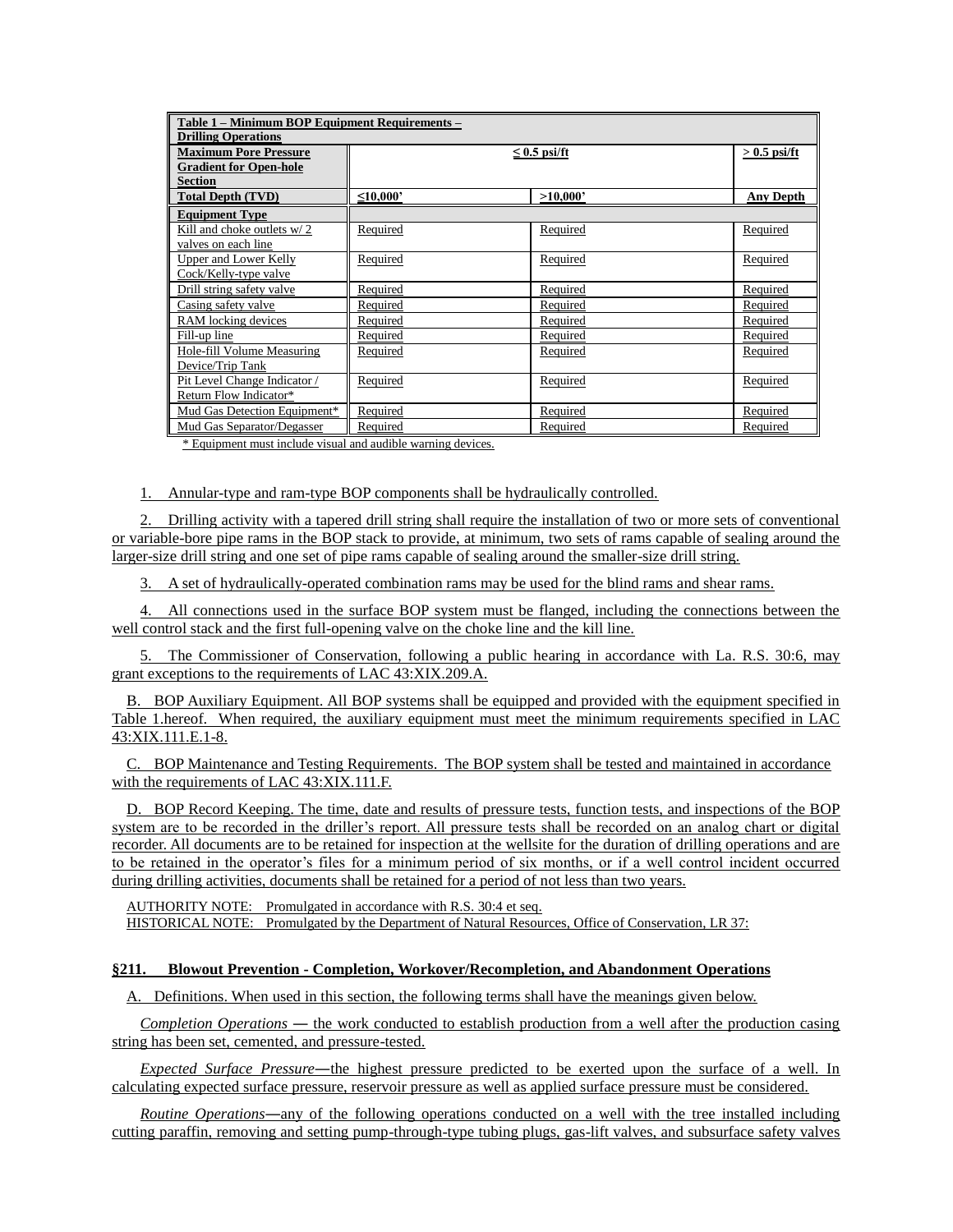which can be removed by wireline operations, bailing sand, pressure surveys, swabbing, scale or corrosion treatment, caliper and gauge surveys, corrosion inhibitor treatment, removing or replacing subsurface pumps, through-tubing logging, wireline fishing, and setting and retrieving other subsurface flow-control devices.

*Workover Operations*―the work conducted on wells after the initial completion for the purpose of maintaining or restoring the productivity of a well.

B. Prior to engaging in well-workover operations, crew members shall be instructed in the safety requirements of the operations to be performed, possible hazards to be encountered, and general safety considerations to protect personnel, equipment, and the environment. Date, time and attendees of safety meetings shall be recorded and available for review.

BOP system components for completion, workover/recompletion, and abandonment operations that are conducted with the production tree removed shall be designed and utilized, as necessary, to control the well under all potential conditions that might occur during the operations being conducted and at minimum, shall include the components specified in Table 1.

| Table 1 - Minimum BOP Equipment Requirements -<br><b>Operations with Production Tree Removed</b> |                          |                        |              |  |
|--------------------------------------------------------------------------------------------------|--------------------------|------------------------|--------------|--|
| <b>Well Condition</b>                                                                            | <b>Incapable of Flow</b> | <b>Capable of Flow</b> |              |  |
| <b>Plug Back Total Depth</b>                                                                     | <b>Any Depth</b>         | $\leq 10,000$          | >10,000'     |  |
| <b>Equipment Type</b>                                                                            |                          |                        |              |  |
| Annular                                                                                          | Optional                 | Required               | Required     |  |
| Pipe Ram                                                                                         | Required (1)             | Required (1)           | Required (1) |  |
| <b>Blind Ram</b>                                                                                 | Required                 | Required               | Required     |  |
| Shear Ram                                                                                        | Optional                 | Optional               | Required     |  |
| <b>Accumulator System</b>                                                                        | Optional                 | Required               | Required     |  |
| Secondary Accumulator<br><b>Charging System</b>                                                  | Optional                 | Optional               | Required     |  |
| Secondary BOP Control Station                                                                    | Optional                 | Optional               | Required     |  |
| Kill and choke outlets w/2<br>valves on each line                                                | Optional                 | Required               | Required     |  |
| Upper and Lower Kelly<br>Cock/Kelly-type valve                                                   | Required*                | Required*              | Required*    |  |
| Work string safety valve                                                                         | Required                 | Required               | Required     |  |
| RAM locking devices                                                                              | Required                 | Required               | Required     |  |
| Fill-up line                                                                                     | Optional                 | Optional               | Required     |  |
| Hole-fill Volume Measuring<br>Device/Trip Tank                                                   | Required                 | Required               | Required     |  |
| Pit Level Change Indicator /<br>Return Flow Indicator**                                          | Optional                 | Optional               | Required     |  |

\*Required if a kelly or top-drive is used.

\*\*Equipment must include visual and audible warning devices.

1. Annular-type and ram-type BOP components shall be hydraulically controlled.

2. A set of hydraulically-operated combination rams may be used for the blind rams and shear rams.

3. BOP Auxiliary Equipment. All BOP systems shall be equipped and provided with the equipment specified in Table 1 hereof. When required, the auxiliary equipment must meet the minimum requirements specified in LAC 43:XIX.111.E.1-8.

4. When well-workover operations are conducted on a well with the tree removed, an emergency shutdown system (ESD) manually controlled station shall be installed near the driller's console or well-servicing unit operator's work station, except when there is no other hydrocarbon-producing well or other hydrocarbon flow on the platform.

D. The minimum BOP-system components for well-workover operations with the tree in place and performed through the wellhead inside of conventional tubing using small-diameter jointed pipe (usually 3/4 inch to 1 1/4 inch) as a work string, i.e., small-tubing operations, shall include one set of pipe rams, and one set of blind rams.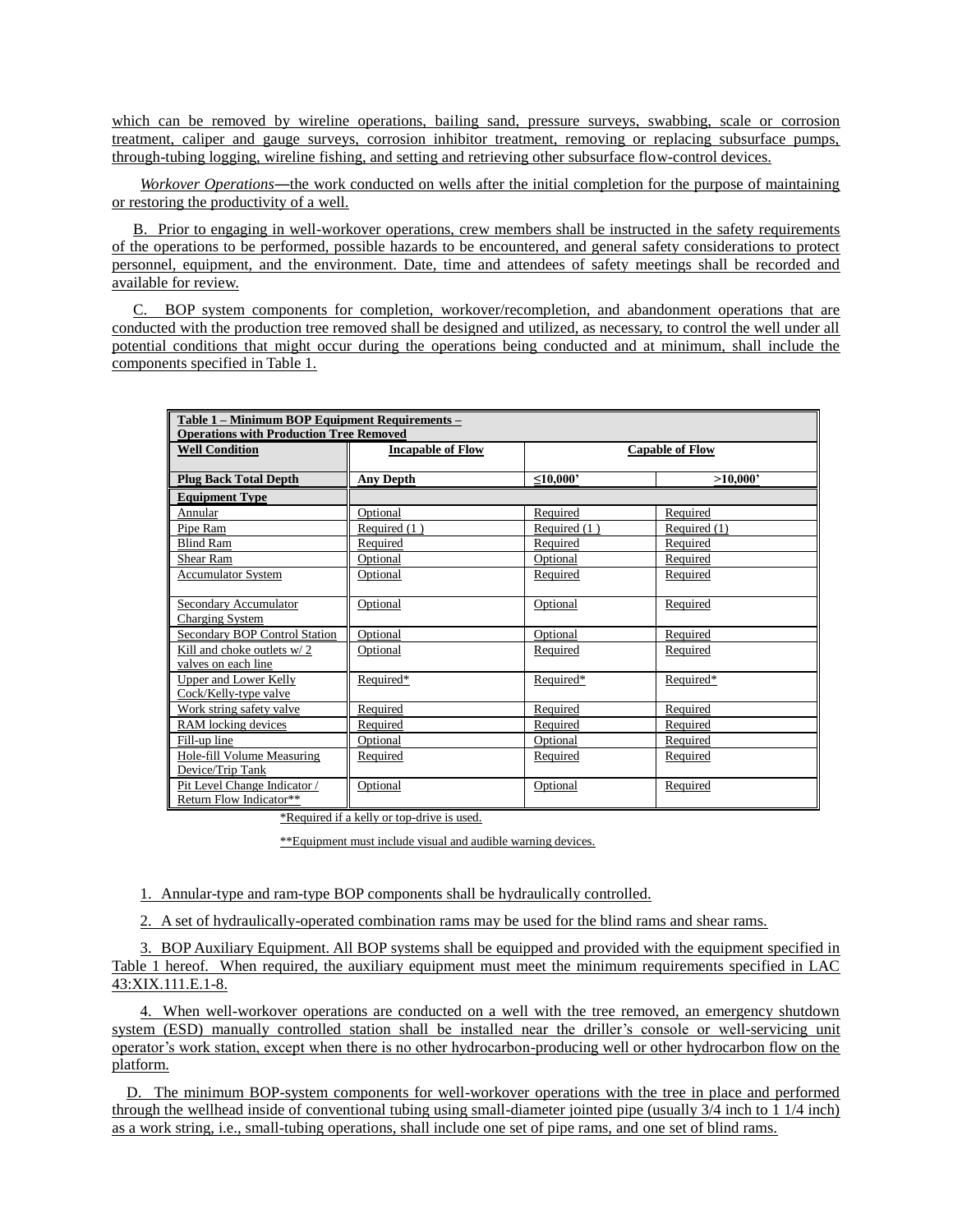1. An essentially full-opening work-string safety valve in the open position on the rig floor shall be available at all times while well-workover operations are being conducted. This valve shall be maintained on the rig floor to fit all connections that are in the work string. A wrench to fit the work-string safety valve shall be stored in a location readily accessible to the workover crew.

E. The minimum BOP-system components for well-workover operations with the tree in place and performed by moving tubing or drill pipe in or out of a well under pressure utilizing equipment specifically designed for that purpose, i.e., snubbing operations, shall use hydraulically operated components and shall include one set of pipe rams and two sets of stripper-type pipe rams with spacer spool.

F. For coiled tubing operations with the production tree in place, the BOP system components shall be hydraulically operated and include a stripper or annular-type well control component, one set of blind rams, one set of shear rams, one set of two-way slip rams, one set of pipe rams;

1. A set of combination rams may be used for the blind rams and shear rams.

2. A set of combination rams may be used for the two-way slip rams and the pipe rams.

3. A dual check valve assembly must be attached to the coiled tubing connector at the downhole end of the coiled tubing string for all coiled tubing well-workover operations. Exceptions to the check valve requirement may be granted by the District Manager.

4. The hydraulic-actuating system must provide sufficient accumulator capacity to close-open-close each component in the BOP stack. This cycle must be completed with at least 200 psi above the pre-charge pressure without assistance from a charging system.

5. The coiled tubing connector must be tested to a low pressure of 200 to 300 psi, followed by a high pressure test to the rated working pressure of the connector or the expected surface pressure, whichever is less. The dual check valve must be successfully pressure tested to the rated working pressure of the connector, the rated working pressure of the dual check valve, expected surface pressure, or the collapse pressure of the coiled tubing, whichever is less.

6. The following additional requirements apply when the anticipated surface pressures are greater than 3,500 psi:

a. an additional set of blind/shear rams located as close to the tree as practical.

b. a kill line and a separate choke line. Each line shall be equipped with two full-opening valves and at least one of the valves must be remotely controlled. A manual valve shall be used instead of the remotely controlled valve on the kill line if a check valve is installed between the two full-opening manual valves and the pump or manifold. The valves shall have a working pressure rating equal to or greater than the working pressure rating of the connection to which they are attached, and shall be installed between the well control stack and the choke or kill line. The kill line shall be connected to a pump or manifold. The kill line inlet on the BOP stack shall not be used for taking fluid returns from the wellbore.

c. All connections used in the surface BOP system from the tree to the uppermost required ram must be flanged, including the connections between the well control stack and the first full-opening valve on the choke line and the kill line.

G. Wireline/Slickline Operations. The operator shall comply with the following requirements during routine, as defined in Subsection A of this section, and non-routine wireline workover operations:

Wireline operations shall be conducted so as to minimize leakage of well fluids. Any leakage that does occur shall be contained to prevent pollution.

2. All wireline perforating operations and all other wireline operations where communication exists between the completed hydrocarbon-bearing zone(s) and the wellbore shall use a lubricator assembly containing at least one wireline valve.

3. When the lubricator is initially installed on the well, it shall be successfully pressure tested to the expected shut-in surface pressure.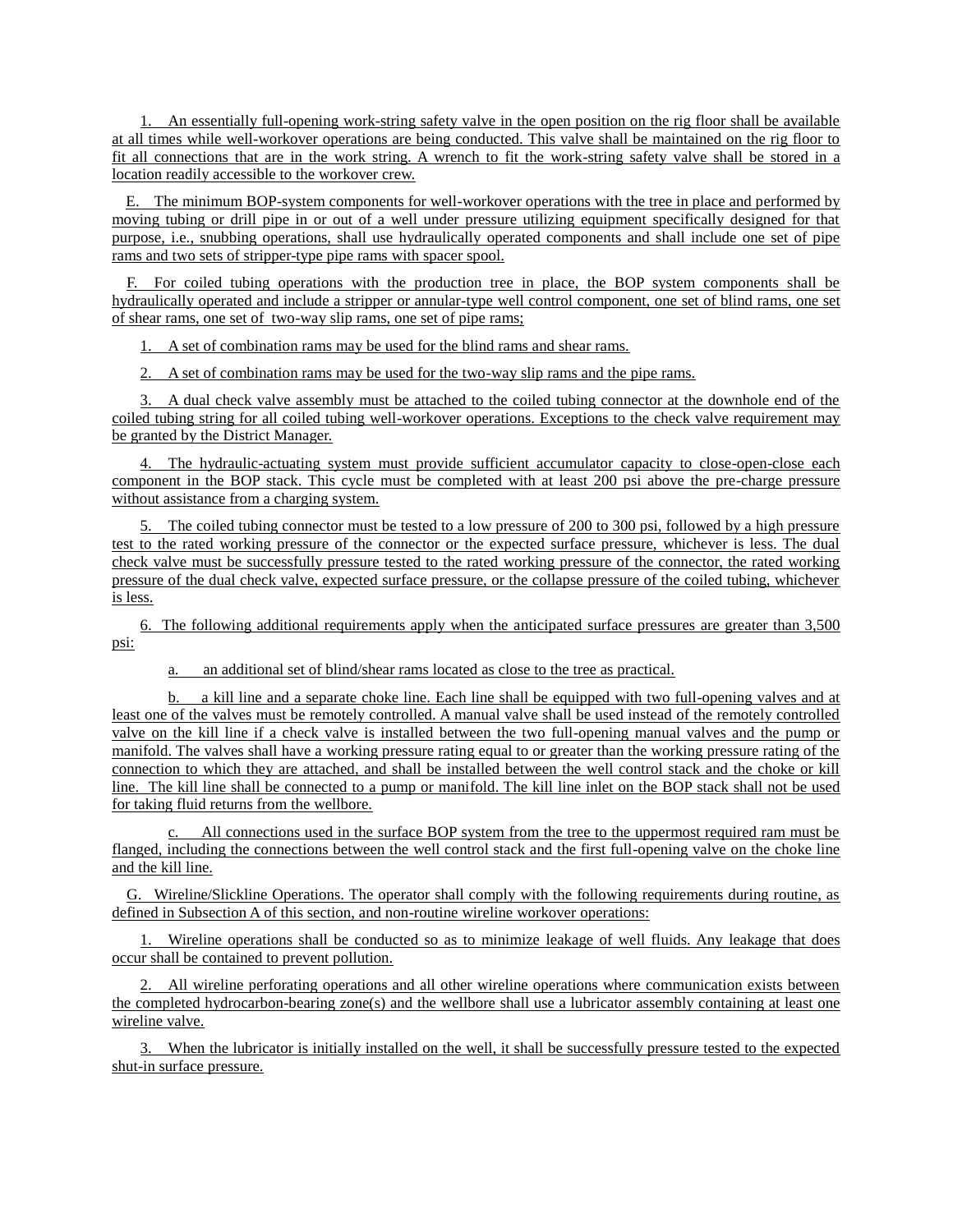H. BOP Maintenance and Testing Requirements. The BOP system shall be tested and maintained in accordance with the requirements of LAC 43:XIX.111.F.

1. Test pressures must be recorded during BOP and coiled tubing tests on a pressure chart, or with a digital recorder. All documents are to be retained for inspection at the well site for the duration of operations and are to be retained in the operator's files for a minimum period of six months, or if a well control incident occurred during the operations, documents shall be retained for a period of not less than two years.

I. The commissioner may grant an exception to any provision of this section that requires specific equipment upon proof of good cause. For consideration of an exception, the operator must show proof of the unavailability of properly sized equipment and demonstrate that anticipated surface pressures minimize the potential for a loss of well control during the proposed operations. All exception requests must be made in writing to the commissioner and include documentation of any available evidence supporting the request.

AUTHORITY NOTE: Promulgated in accordance with R.S. 30:4 et seq. HISTORICAL NOTE: Promulgated by the Department of Natural Resources, Office of Conservation, LR 37:

### **§213. Drilling Fluid Handling Areas**

A. In drilling fluid handling areas where dangerous concentrations of combustible gas may accumulate and where natural ventilation is inadequate, a ventilation system, gas monitors and safety equipment must be installed and maintained in accordance with the following minimum requirements.

1. A ventilation system capable of replacing the air once every 5 minutes or 1.0 cubic feet of air-volume flow per minute, per square foot of area, whichever is greater.

If a mechanical ventilation system does not run continuously, then it must activate when gas detectors indicate the presence of 1 percent or more of combustible gas by volume.

2.Gas detectors must be tested and recalibrated quarterly. No more than 90 days may elapse between tests.

3. Explosion-proof or pressurized electrical equipment to prevent the ignition of explosive gases;

a. Where air is used for pressuring equipment, the air intake must be located outside of and as far as practicable from hazardous areas.

4. Alarms that activate when the mechanical ventilation system fails.

AUTHORITY NOTE: Promulgated in accordance with R.S. 30:4 et seq. HISTORICAL NOTE: Promulgated by the Department of Natural Resources, Office of Conservation, LR 37: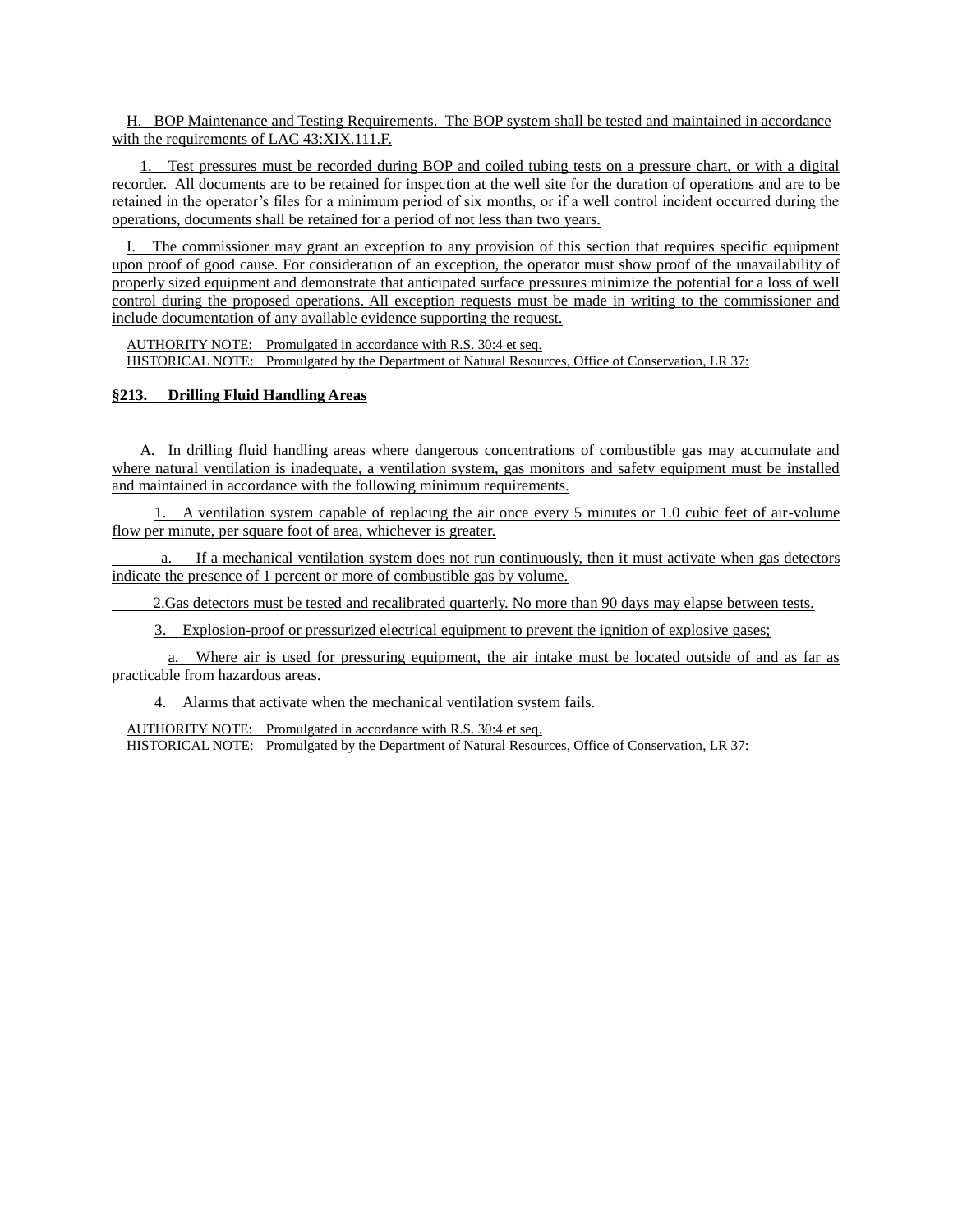### **Title 43 NATURAL RESOURCES Part XIX. Office of Conservation―General Operations Subpart 4. Statewide Order No. 29-B-a**

# **Chapter 11. Required Use of Storm Chokes Subsurface Safety Valves (SSSV)**

### **§1101. Scope**

A. Order establishing rules and regulations concerning the required use of storm chokes SSSV to prevent blowouts or uncontrolled flow in the case of damage to surface equipment.

AUTHORITY NOTE: Promulgated in accordance with Act 157 of the Legislature of 1940.

HISTORICAL NOTE: Adopted by the Department of Conservation, March 15, 1946, amended March 1, 1961, amended and promulgated by the Department of Natural Resources, Office of Conservation, LR 20:1127 (October 1994), amended LR 37:.

### **§1103. Applicability**

A. All wells capable of flow with a surface pressure in excess of 100 pounds, falling within the following categories, shall be equipped with a storm chokes SSSV's:

- 1. any locations inaccessible during periods of storm and/or floods, including spillways;
- 2. located in bodies of water being actively navigated;
- 3. located in wildlife refuges and/or game preserves;
- 4. located within 660 feet of railroads, ship channels, and other actively navigated bodies of water;

5. located within 660 feet of state and federal highways in Southeast Louisiana, in that area East of a North-South line drawn through New Iberia and South of an East-West line through Opelousas;

6. located within 660 feet of state and federal highways in Northeast Louisiana, in that area bounded on the West by the Ouachita River, on the North by the Arkansas-Louisiana line, on the East by the Mississippi River, and on the South by the Black and Red Rivers;

- 7. located within 660 feet of the following highways:
	- a. U.S. Highway 71 between Alexandria and Krotz Springs;
	- b. U.S. Highway 190 between Opelousas and Krotz Springs;
	- c. U.S. Highway 90 between Lake Charles and the Sabine River;
- 8. located within the corporate limits of any city, town, village, or other municipality.

AUTHORITY NOTE: Promulgated in accordance with Act 157 of the Legislature of 1940.

HISTORICAL NOTE: Adopted by the Department of Conservation, March 15, 1946, amended March 1, 1961, amended and promulgated by Department of Natural Resources, Office of Conservation, LR 20:1128 (October 1994), amended LR 37:.

### **§1104. General Requirements for Storm Choke Subsurface Safety Valve (SSSV) Use at Water Locations**

A. This Section only applies to oil and gas wells at water locations. All SSSV used at water locations as defined in LAC 43:XIX.201.A must be inspected, installed, used, maintained, and tested in accordance with American Petroleum Institute Recommended Practice 14B, "Recommended Practice for Design, Installation, Repair, and Operation of Subsurface Safety Valve Systems" as amended.

B. A SSSV Installation shall be designed, installed, used, maintained, and tested to ensure reliable operation.

1. The device shall be installed at a depth of 100 feet or more below the seafloor within two days after production is established.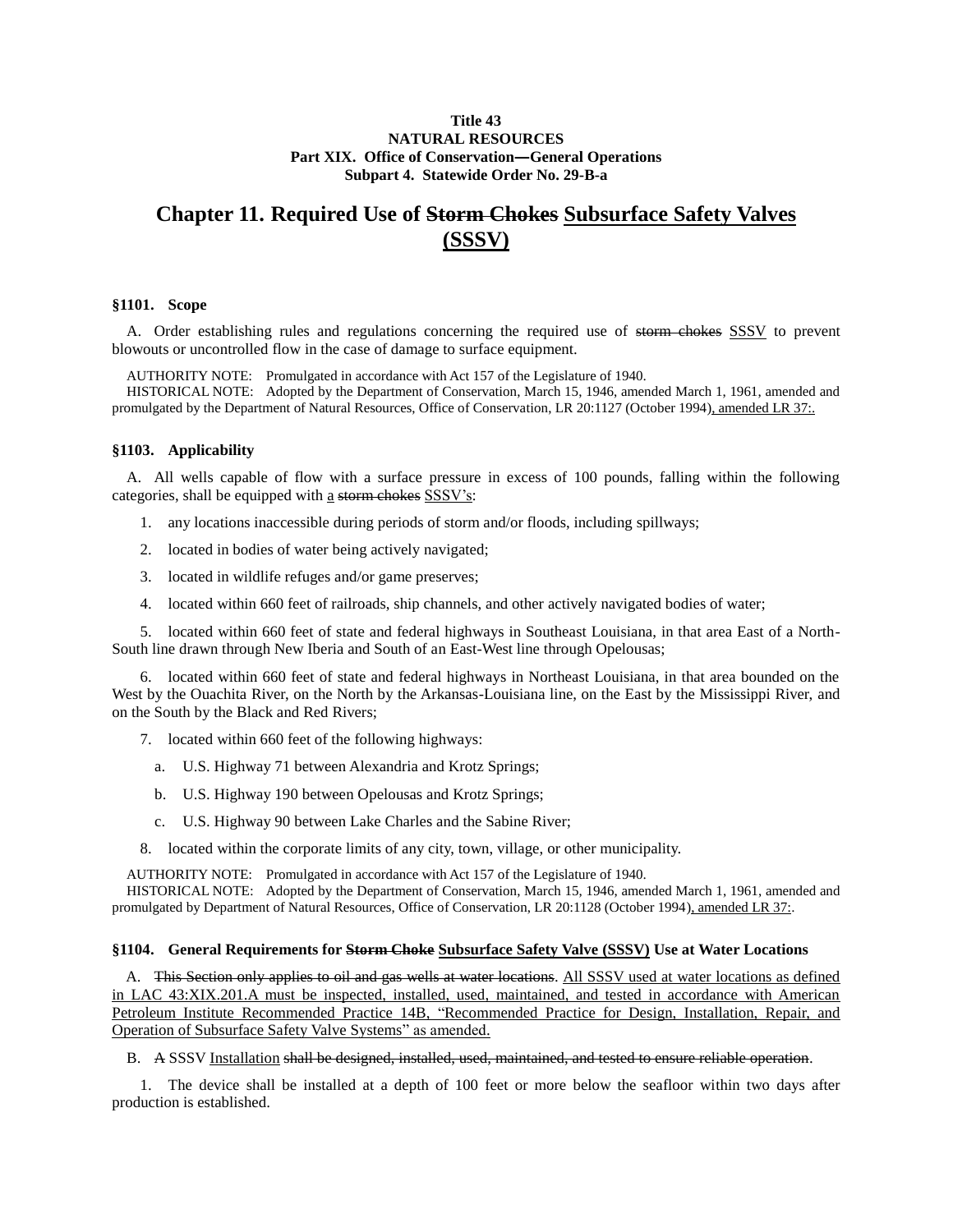2. Until a SSSV is installed, the well shall be attended in the immediate vicinity so that emergency actions may be taken while the well is open to flow. <del>During testing and inspection procedures, the well shall not be left</del> unattended while open to production unless a properly operating subsurface-safety device has been installed in the well.

3. The well shall not be open to flow while the SSSV is removed, except when flowing of the well is necessary for a particular operation such as cutting paraffin, bailing sand, or similar operations.

All SSSV's must be inspected, installed, used, maintained, and tested in accordance with American Petroleum Institute Recommended Practice 14B, Recommended Practice for Design, Installation, Repair, and Operation of Subsurface Safety Valve Systems.

### C. Testing requirements

1. All SSSVs must be inspected, installed, maintained, and tested in accordance with API RP 14B, Recommended Practice for Design, Installation, Repair, and Operation of Subsurface Safety Valve Systems.

21. Testing requirements. Each SSSV installed in a well shall be removed, inspected, and repaired or adjusted, as necessary, and reinstalled or replaced at intervals not exceeding 6 months for those valves not installed in a landing nipple and 12 months for those valves installed in a landing nipple.

 $\frac{32}{2}$ . Records must be retained for a period of 2 years for each safety device installed.

3. During testing and inspection procedures, the well shall not be left unattended while open to production unless a properly operating subsurface safety device SSSV has been installed in the well.

CD.Temporary removal for routine operations.

1. Each wireline or pumpdown-retrievable SSSV may be removed, without further authorization or notice, for a routine operation which does not require the approval of Form DM-4R,

2. The well shall be identified by a sign on the wellhead stating that the SSSV has been removed. If the master valve is open, a trained person shall be in the immediate vicinity of the well to attend the well so that emergency actions may be taken, if necessary.

3. A platform well shall be monitored, but a person need not remain in the well-bay area continuously if the master valve is closed. If the well is on a satellite structure, it must be attended or a pump-through plug installed in the tubing at least 100 feet below the mud line and the master valve closed, unless otherwise approved by the district manager.

4. Each operator shall maintain records indicating the date a SSSV is removed, the reason for its removal, and the date it is reinstalled.

 $\overline{DE}$ . Emergency Action. In the event of an emergency, such as an impending storm, any well not equipped with a subsurface safety device SSSV and which is capable of natural flow shall have the device properly installed as soon as possible with due consideration being given to personnel safety.

E. Design and Operation

1. All SSSVs must be inspected, installed, maintained, and tested in accordance with API RP 14B, Recommended Practice for Design, Installation, Repair, and Operation of Subsurface Safety Valve Systems.

2. Testing requirements. Each SSSV installed in a well shall be removed, inspected, and repaired or adjusted, as necessary, and reinstalled or replaced at intervals not exceeding 6 months for those valves not installed in a landing nipple and 12 months for those valves installed in a landing nipple.

Records must be retained for a period of 2 years for each safety device installed.

AUTHORITY NOTE: Promulgated in accordance with Act 157 of the Legislature of 1940. HISTORICAL NOTE: Promulgated by the Department of Natural Resources, Office of Conservation, LR 37:.

### **§1105. Waivers**

A. Onshore Wells. Where the use of storm chokes subsurface safety valves (SSSV) would unduly interfere with normal operation of a well, the District Manager may, upon submission of pertinent data, in writing, waive the requirements of this order.